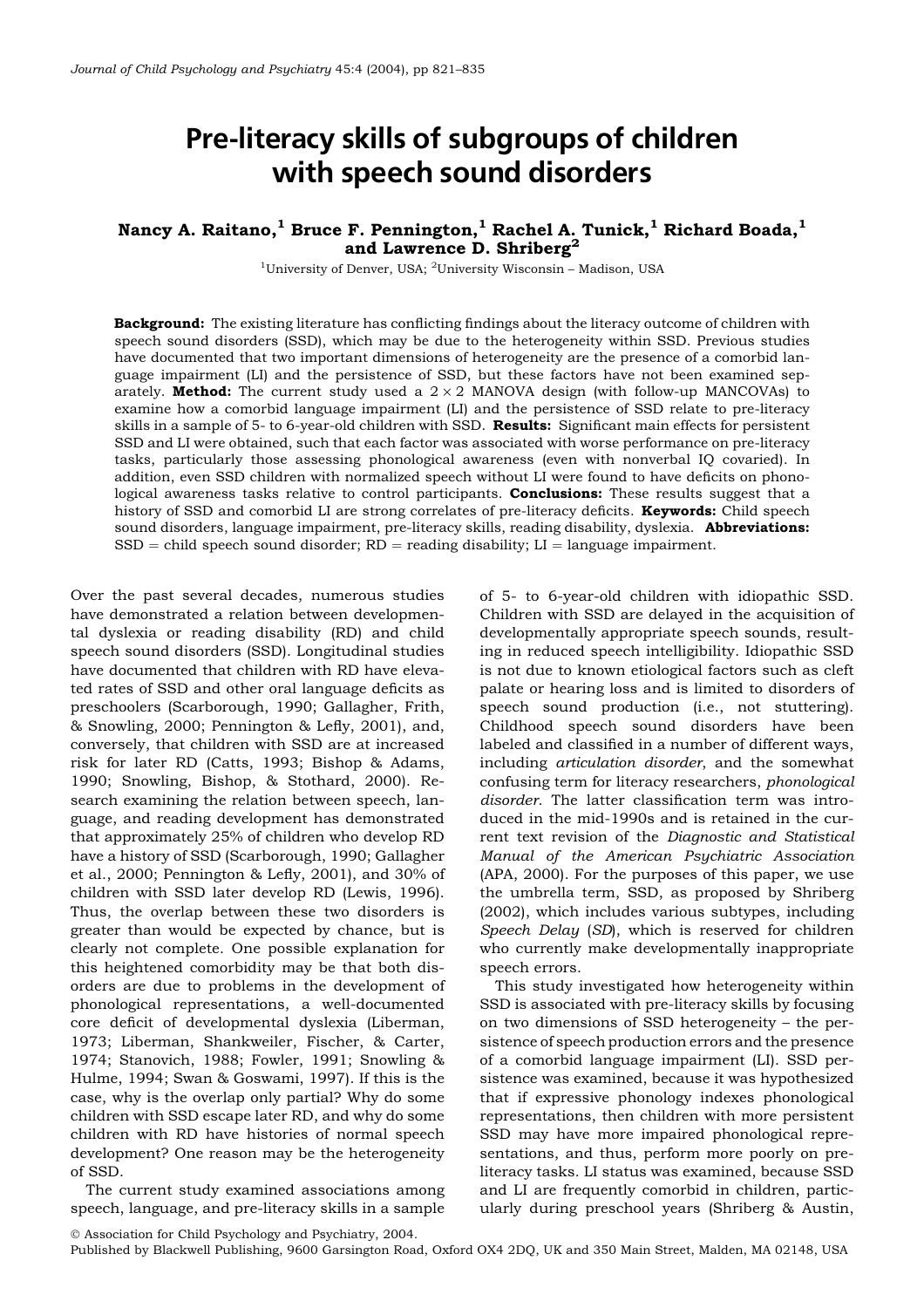1998; Shriberg, Tomblin, & McSweeny, 1999), and because children with SSD and LI have been reported to have more impaired literacy outcomes than those with SSD but no language impairment (Catts, 1993; Bishop & Adams, 1990). Although previous research suggests that both the persistence of SSD and LI are risk factors for reading difficulties, these two dimensions of SSD symptomatology have not been clearly distinguished in previous studies, making their individual contributions to literacy outcome difficult to disentangle. By examining their individual contributions within the same sample, we hoped to augment research on subtypes of SSD and their possible relation to literacy outcome.

Before exploring possible SSD subtypes, it is important to address briefly what is known about the development of speech in young children. Learning to comprehend and produce speech in infancy is an extraordinarily difficult task that involves imitating articulatory gestures that are not readily observable and mapping these gestures onto acoustic features of the speech signal. These articulatory gestures and acoustic features are mapped onto developing phonological representations, which in turn are mapped onto meaning. Connectionist accounts (e.g., Plaut & Kello, 1999) of this dynamic developmental process implicate both bottom-up and top-down influences on the development of phonological representations, such that the accuracy of articulatory gestures hones phonological representations and the growth of vocabulary necessitates more segmented phonological representations, respectively. Such an account of the development of phonological representations has implications for the study of subtypes of SSD. Though putative subtypes of SSD exist (e.g., Shriberg, 1994), little has been done to validate SSD subtypes externally (L.D. Shriberg, personal communication, May 5, 2003). By examining the relation among persistent speech difficulties, language impairment status, and phonological representations, we may be able to augment our understanding of SSD subtypes and their relation to literacy outcome, which may help to validate externally SSD subtypes. This, in turn, has implications for understanding the development of typical and atypical reading in children.

Competing theories exist about how linguistic deficits contribute to the development of RD. Some theorists have proposed primarily phonological theories of the disorder (e.g., Jorm, 1979), while others have proposed primarily semantic-syntactic theories (e.g., Smith, 1973). While evidence exists to support both the phonological and semantic-syntactic contributions to RD, single deficit theories, such as those of Jorm and Smith, lack an interactive framework. Bishop (1997) proposes a multiple deficit, interactive view of the development of reading and language skills similar to the connectionist view of the development of phonological representations proposed by Plaut and Kello (1999). This view rejects a purely bottom-up, modular approach to the development of reading (and language) and supports an interactive approach where bottom-up and topdown influences play roles in the development of typical and atypical reading. According to this view, it is likely that both phonological skills and semantic-syntactic skills contribute to and interact in the development of typical and atypical reading. Thus, if persistent speech production errors index an underlying problem in the development of phonological representations, then SSD persistence should be a risk factor for the development of pre-literacy skills, and if the multiple deficit, interactive view of reading development is correct, then the presence of LI in children with SSD should be an additional risk factor for the development of pre-literacy skills. In what follows, previous research on the literacy outcomes of children with SSD will be reviewed, with a focus on these two risk factors.

# Literacy outcomes of children with SSD

Many follow-up and prospective studies have been conducted on the literacy outcomes of children with SSD. Early follow-up studies demonstrated that individuals with a history of SSD have heightened rates of reading difficulties compared to control participants (e.g., Hall & Tomblin, 1978; Levi, Cappozi, Fabrizi, & Sechi, 1982). Although these followup studies demonstrated that having SSD places participants at heightened risk for literacy difficulties, the precision of early SSD diagnoses (including the presence or absence of a comorbid language impairment) in such studies is questionable. Consequently, several prospective, longitudinal studies have been conducted on this question and have confirmed that children with SSD have heightened rates of reading difficulties compared to control participants (e.g., Bishop & Adams, 1990; Catts, 1993; Bird, Bishop, & Freeman, 1995; Snowling et al., 2000). However, the findings of these studies also suggest that SSD is a heterogeneous disorder that results in somewhat varied literacy outcomes. The two aspects of SSD heterogeneity that have been examined in relation to reading outcome are the presence of comorbid LI and the persistence of speech and language disorder symptomatology. Literature on these two aspects of SSD heterogeneity will be summarized in the sections that follow.

## The contributions of language impairment status to literacy outcome

The majority of studies on the literacy outcomes of children with SSD have provided convincing evidence that children with SSD and concomitant LI (SSD+LI) have higher rates of literacy difficulties than children with isolated SSD. Catts (1993) examined the literacy outcomes of first and second grade children with a history of SSD and/or LI. On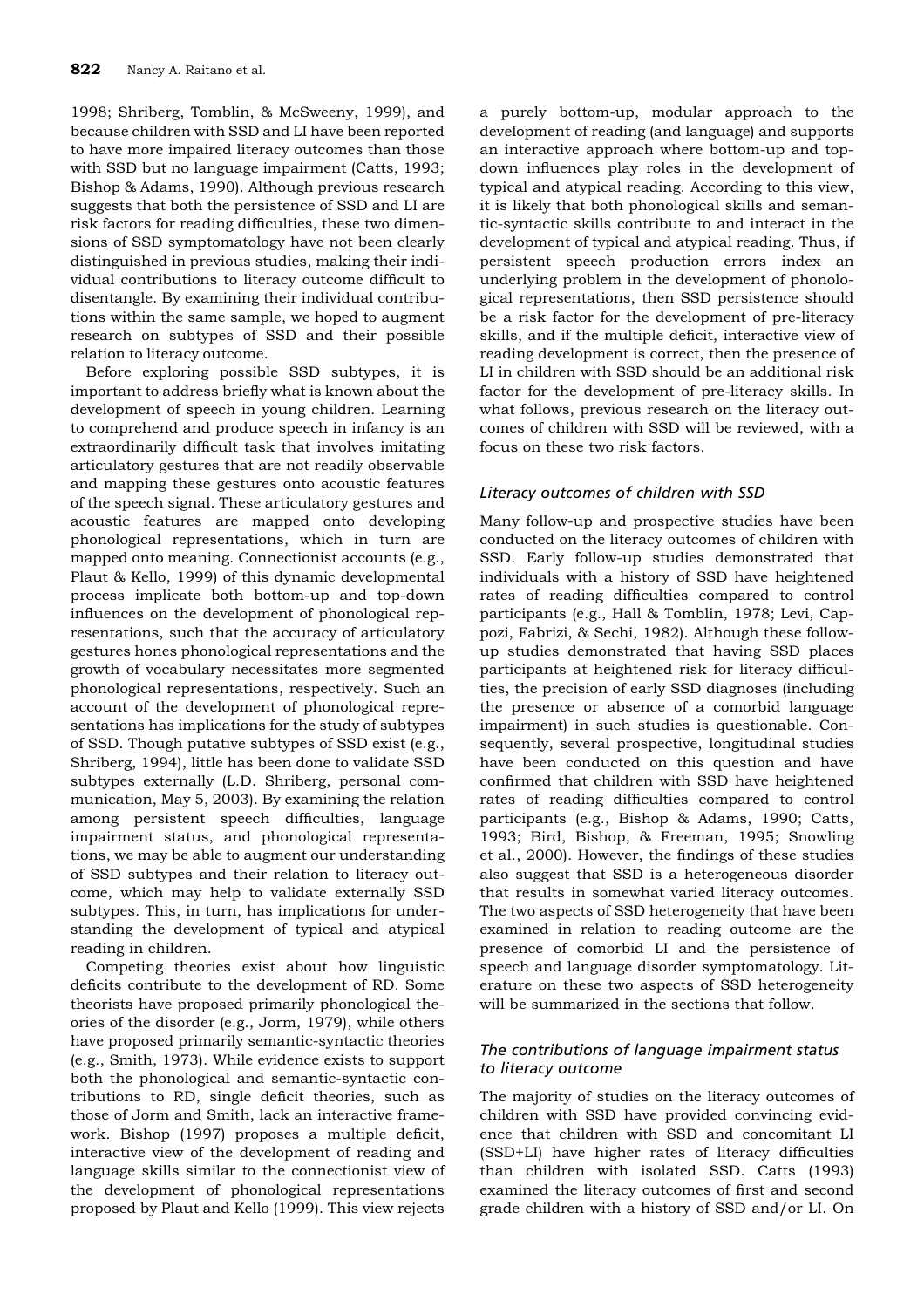average, the group of children with SSD (with or without LI) performed worse on reading measures than control participants. However, a closer examination of the data indicated that only children with LI or SSD+LI (in contrast to children with isolated SSD) performed worse than control participants on reading measures, suggesting that LI status was an important predictor of reading outcome. Consistent with these findings, follow-up studies of a sample of children with speech and language disorders, first studied by Bishop and Edmundson (1987), indicated that children with LI-only and SSD+LI were more impaired on literacy measures than children with isolated SSD (Bishop & Adams, 1990; Snowling et al., 2000). In fact, similar to the results of Catts (1993), these studies reported that children with isolated SSD did not differ significantly from control participants on literacy measures. Several other studies have also yielded similar findings indicating that children with LI or SSD+LI have more severe literacy or phonological processing difficulties than children with isolated SSD (Larrivee & Catts, 1999; Leitao, Hogben, & Fletcher, 1997).

In contrast to the above findings, Bird et al. (1995) reported that in their sample of children with SSD and SSD+LI, the children with both isolated SSD and concomitant SSD+LI were impaired relative to control participants on literacy and phonological processing measures. In addition, the severity of the literacy and phonological processing deficits of children with SSD and SSD+LI did not differ significantly, suggesting that at least a subgroup of children with isolated SSD tended to have later literacy difficulties. Other research on children with isolated SSD has provided evidence that these children have a phonological processing deficit similar to that found in children with RD (Leitao et al., 1997; Bird & Bishop, 1992; Snowling et al., 2000), suggesting that children with isolated SSD may be at heightened risk for later literacy difficulties as well.

These divergent findings on the literacy outcomes and phonological processing skills of children with isolated SSD motivate two questions: is isolated SSD a heterogeneous disorder, and if so, what aspects of its phenotype are associated with literacy outcome? One aspect of SSD that may relate to literacy outcome, as discussed next, is the persistence of speech production errors.

## The contributions of speech disorder persistence to literacy outcome

Research suggests that 75% of children with idiopathic speech sound disorders (i.e., SSD) have normalized speech by the age of 6 (Shriberg, 1994). Therefore, comparing children with persistent versus normalized (i.e., speech skills that no longer fall within the clinical range) SSD may be informative for understanding differences in the literacy outcomes of children with SSD. Specifically, if expressive phonological deficits (i.e., speech production errors) relate to the quality of underlying phonological representations, then it would follow that children with more persistent speech difficulties may be at heightened risk for RD, a disorder that is characterized by a core deficit in phonological representations (Liberman, 1973; Liberman et al., 1974; Stanovich, 1998; Fowler, 1991; Snowling & Hulme, 1994; Swan & Goswami, 1997).

Bishop and colleagues have examined how the persistence of speech and language disorders first identified at age 4 relates to literacy outcome at two time points – ages 8.5 and 15. Unlike the present study, these studies focused on the persistence of speech and language impairments and not on the persistence of speech production errors only (i.e., SSD persistence). In the first reading outcome study in this series, Bishop and Adams (1990) reported that eight-and-a-half-year-old children with a history of non-persistent speech/language difficulties (the 'good outcome' group in Bishop and Edmundson, 1987) tended to have better literacy outcomes than children with persistent speech/language difficulties (the 'poor outcome group'). In this study, Bishop and Adams reported that children with a non-persistent speech/language disorder performed similarly to control participants on literacy measures, suggesting that the persistence of a child's speech/language disorder may relate to the presence or severity of literacy difficulties. Snowling et al. (2000) examined this cohort of children with speech/ language disorders at age 15. In contrast to Bishop and Adams (1990), at this later age, children with both persistent (poor outcome) and non-persistent (good outcome) speech/language difficulties had poorer reading skills than control participants at age 15, suggesting an increase in literacy difficulties as these children aged. However, it is not clear how many of the children with persistent speech/language difficulties had persistent speech production difficulties (i.e., persistent SSD). That is, the data reported for this study do not provide individual information associating literacy outcomes with the persistence of speech production errors versus the presence/persistence of language impairment.

In sum, the results of studies focusing on the literacy outcome of children with language impairments and persistent speech/language difficulties suggest that both LI status and the persistence of speech/language difficulties are important predictors of the presence or severity of literacy impairments in children (at least at certain ages). To date, however, the separate (and joint effects) of LI status and SSD persistence have not been examined in the same sample. Thus, the goal of the present study was to examine associations among LI status, SSD persistence, and pre-literacy skills in a crossed  $2 \times 2$ ANOVA design. Specifically, this study focused on the following interrelated questions: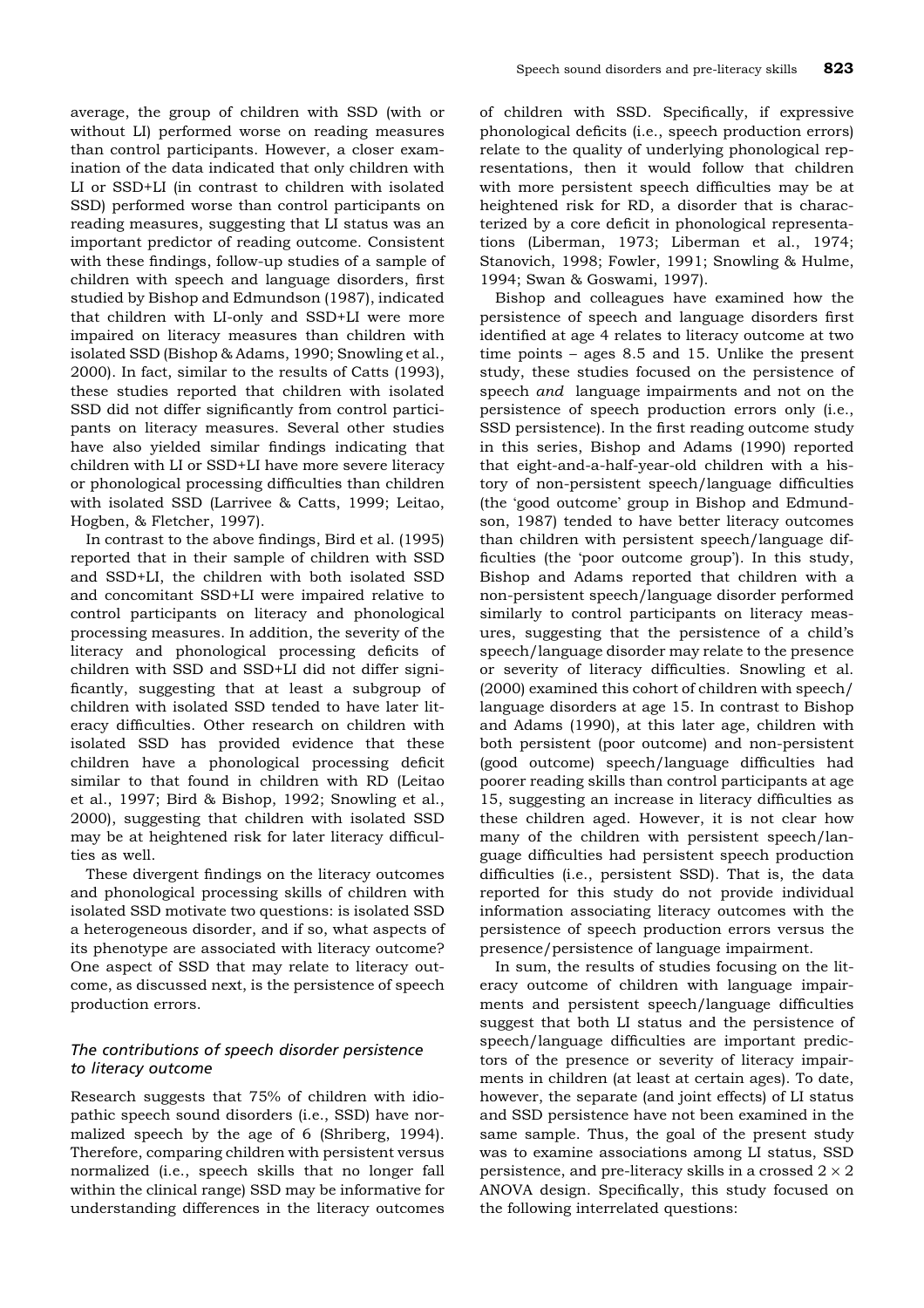- 1. Do children with SSD (with or without LI), taken as a whole group, perform worse than age-matched control participants on pre-literacy measures, including tasks assessing phonological awareness, rapid serial naming, and letter knowledge?
- 2. Will LI status and SSD persistence each relate to poorer performance on pre-literacy tasks (i.e., will there be main effects of language impairment status and SSD persistence on pre-literacy measures) and will their effects be interactive?
- 3. Finally, do children with SSD but without either risk factor (persistent SSD or LI) have deficits in pre-literacy skills relative to age-matched control participants?

# Method

## **Participants**

One hundred forty-two 5- to 6-year-old children participated in this study. These children were part of a larger longitudinal and genetic linkage study conducted at the University of Denver examining the relation between SSD and RD. Two groups of children were recruited for this study: children with a history of childhood speech sound disorders (SSD:  $n = 101$ ) and children with no history of speech or language disorder (Controls:  $n = 41$ ).

Children with SSD were recruited through public and private schools in metropolitan Denver and through radio and newspaper advertisements. Children recruited through the schools were first identified by special education personnel or through mass mailings to parents of all kindergarten children in four cooperating school districts. For children recruited by special education personnel, letters were sent to their families describing the study and requesting their child's participation. Parents indicated their interest and willingness to be contacted about the study by returning a postcard with necessary contact information or by calling the study directly. For children recruited through mass school mailings or advertisements, parents were asked to contact the study directly by phone or email.

As a first gate for participation, all parents of children with SSD were given a brief phone screen: (a) to determine if a participant had current or previous SSD, (b) to determine if the child was receiving or had received speech/language therapy, (c) to rule out exclusionary medical conditions (listed below), and (d) to ensure that the child had always resided in a monolingual Englishspeaking home.

Control participants were recruited from the same school districts as children identified as having SSD, through newspaper advertisements, and through the University of Denver Psychology department developmental participant pool. The University of Denver developmental participant pool includes typically developing children who were recruited to be future research participants shortly after birth through a mailing distributed to new parents at Denver metropolitan area hospitals. For control participants recruited through the schools, a mailing was sent out to all children in the kindergarten of cooperating school districts asking for the participation of 5- to 6-year-old children with no history of speech or language difficulties. Parents indicated their interest in participating by contacting the study by phone or email. Similarly, newspaper advertisements were completed requesting the participation of 5- to 6-year-old children with no history of speech or language difficulties. Again, parents indicated their interest in participating by contacting the study by phone or email. Lastly, families of children recruited through the Psychology department developmental participant pool were contacted directly by study personnel.

Control participants were recruited to be similar in age, gender, and ethnicity to the SSD probands. They were also required to have always resided in monolingual English-speaking homes. As a first gate for participation, control participants were required to have (a) no history of a speech or language disorder, (b) no history of receiving speech-language therapy, and (c) none of the exclusionary medical conditions listed below. As a second gate for participation, control children were given an articulation test to assess their speech status directly. To be included in the study, control participants must have received a score above the 30th percentile on a standardized articulation test and made only developmentally appropriate speech sound errors.

Table 1 summarizes the demographic information for children in the SSD and control groups. Children in the SSD and control groups did not differ on age, gender, or ethnicity. However, the SSD and control groups did differ significantly on nonverbal IO (NIO:  $t(139) = 3.82$ )  $p < .001$ , with SSD children, on average, scoring lower than control participants. A lower nonverbal IQ has been found in many other SSD and LI study samples (e.g. Johnston, 1994), and is consistent with findings indicating that verbal and nonverbal cognitive skills are moderately related ( $r = .66$  for Verbal IQ and Performance IQ on the WISC-III, Wechsler, 1991;  $r = .51-.59$ for the Verbal and Spatial/Non-Verbal Reasoning Clusters on the DAS, Elliott, 1990; and  $r = .55$  between NIQ and TOLD language composite in the current sample) and findings indicating that SSD is comorbid with LI (Shriberg & Austin, 1998).

Although attempts were made to match control and SSD participants on socioeconomic status, these groups differed on their Hollingshead Four Factor Index score (Hollingshead, 1975), such that control participants came from families with higher Hollingshead Index scores than SSD participant families  $(t$  (133) = 2.08,  $p < .05$ ). One interpretation of this finding is that because both SSD and LI are familial (Neils & Aram, 1986; Beitchman, Hood, & Inglis, 1990; Lewis, Ekelman, & Aram, 1989), parents of children with SSD are likely to have lower levels of educational and occupational achievement, given their higher risk for language (and possibly reading) difficulties. Because both nonverbal IQ and Hollingshead ratings are closely related to the SSD phenotype, we decided not to covary them for each of the primary analyses. However, they were covaried in follow-up analyses to examine their potential association with pre-literacy skills.

Following initial comparisons between the SSD group as a whole and the control group, children in the SSD group were divided into subgroups using a  $2 \times 2$  ANOVA design. Children were classified according to their SSD persistence status (persistent SSD or Normalized) and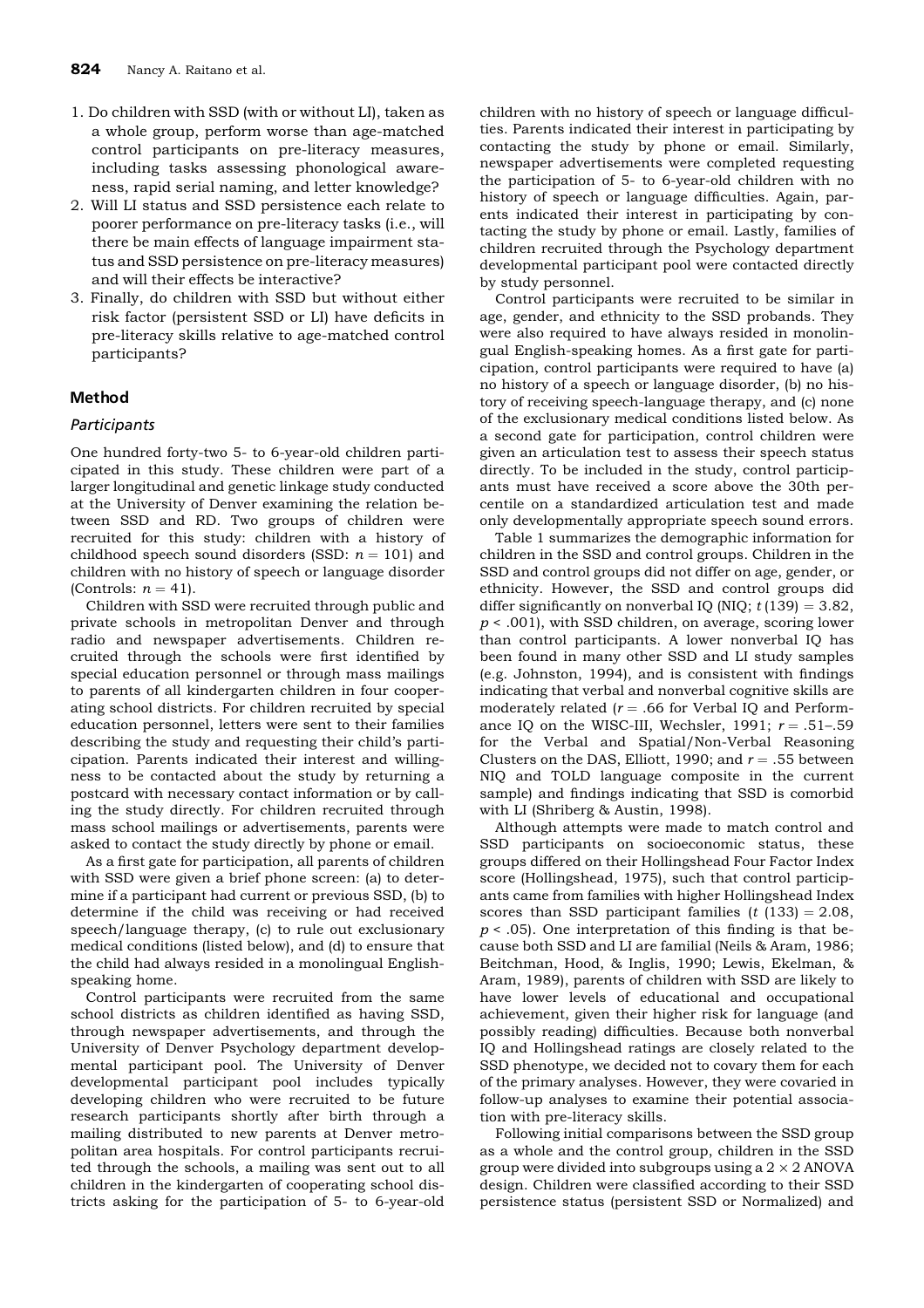| Whole SSD<br>Control                                         |                                              | Within SSD Group  |                   |                             |
|--------------------------------------------------------------|----------------------------------------------|-------------------|-------------------|-----------------------------|
|                                                              | SSD Persistent No LI<br>SSD Normalized No LI | SSD Normalized LI | SSD Persistent LI | $2 \times 2$ ANOVA Findings |
| $\frac{1}{4}$<br>$^{101}$                                    | 29                                           |                   |                   |                             |
| 67.53 (6.71)<br>67.51 (5.18)<br>Age in Months                | 65.52 (5.71)<br>68.08 (6.52)                 | 70.62 (7.89)      | 66.70 (7.75)      | Main effect persistence     |
| .03.89(11.67)<br>$11.58(8.52)***$<br>DAS NIQSS <sup>1</sup>  | 05.92(11.37)<br>107.50 (9.14)                | 91.87 (11.29)     | 96.33 (11.58)     | Main effect LI              |
| 15.64 (2.51)<br>16.20 (2.83)<br>Mother Years Ed <sup>2</sup> | 15.31 (2.71)<br>16.23 (2.47)                 | 15.31 (2.32)      | 14.00 (1.23)      | n.s.                        |
| 15.57 (2.47)<br>15.98 (2.54)<br>Father Years Ed <sup>3</sup> | 15.00 (2.21)<br>16.04 (2.63)                 | 15.54(2.50)       | 14.75(2.12)       | n.s                         |
| 50.47 (10.45)<br>54.43 (9.08)*<br>Hollingshead Score         | 49.64 (9.90)<br>51.54 (10.36)                | 49.04 (11.44)     | 49.29 (12.89)     | n.s.                        |
| 53.1<br>59.4<br>70.7<br>Male (%)                             | 65.5                                         | 69.2              | 60.0              | n.s.                        |
| 85.4<br>78.6<br>85.4<br>Caucasian (%)                        | 75.9                                         | 50.0              | 88.9              | n.s.                        |

rable 1 Means (standard deviations) for demographic variables for Control and SSD groups

Means (standard deviations) for demographic variables for Control and SSD groups

Differential Ability Scales Nonverbal IQ composite. 1: Differential Ability Scales Nonverbal IQ composite.  $\ddot{=}$   $\ddot{\alpha}$   $\ddot{\alpha}$ 

Years of Maternal Education. 2: Years of Maternal Education. 3: Years of Paternal Education. Years of Paternal Education. Speech sound disorders and pre-literacy skills  $825$ 

their LI status (concurrent LI or no current LI). Because children were initially recruited for the study based on their SSD status, the number of participants in each of the four groups was not equal. Sample sizes in the four SSD subgroups were as follows: (a) Normalized speech without LI (Norm only;  $n = 49$ ), (b) Persistent SSD without LI (persistent SSD only;  $n=29$ ), (c) Normalized speech with LI (Norm  $+$  LI;  $n = 13$ ), and (d) Persistent SSD with LI (persistent SSD + LI;  $n = 10$ ).

Two metrics were used to dichotomously classify participants - speech (persistent or not) and language (LI or not) status. Speech status was classified as normal/ normalized or persistent using the Speech Disorders Classification System (SDCS), a computerized metric based on the type and frequency of speech production errors in a sample of conversational speech that is narrowly transcribed by research transcribers (Shriberg, 1993; Shriberg, Allen, McSweeny, & Wilson, 2001; Shriberg, Austin, Lewis, McSweeny, & Wilson, 1997a). As described in more detail below, the SDCS classifies a child as having normal/normalized speech or speech delay (SD) based on a set of decision rules developed and cross-validated on several databases (Austin & Shriberg, 1996). Children were classified as having LI if they received a standard score below 81 on at least one composite of a standardized measure of expressive and receptive language skills (consistent with other recent studies of LI, e.g., Tomblin, Records, & Zhang, 1996), as described in more detail below.

In order to assess associations between SSD persistence and LI status to demographic variables, a series of 2 (persistent or normalized)  $\times$  2 (LI or not) ANOVAs were completed. Results yielded a main effect of SSD persistence on age (F (1, 89) = 8.37,  $p < .01$ ), such that children with persistent speech production difficulties were younger. Consequently, age was used as a covariate in all pre-literacy analyses. Consistent with recent findings reported by Campbell and colleagues (Campbell et al., 2003), a trend was also evident for SSD persistence and maternal years of education  $(p < .1)$ , with mothers of children with persistent speech difficulties tending to have somewhat lower levels of educational achievement.

These preliminary analyses also yielded a main effect for LI status on nonverbal IQ  $(F(1, 89) = 14.50,$  $p < .001$ ) and a trend for an LI effect on maternal education  $(p < 0.1)$ , such that children with LI had lower NIO scores and mothers with somewhat lower levels of educational achievement than those SSD children without LI. Again, such findings were not unexpected, given the familiality of LI and its associations with verbal and nonverbal cognitive abilities. Lastly, there was a trend towards an interaction between SSD persistence and LI status with nonverbal IQ. This trend was driven by the lower nonverbal IQ of the children in the normalized, LI group. No main effect was found for persistence or LI status with ethnicity. However, additional examination of the data revealed that children with normalized speech and comorbid LI tended to be from more diverse ethnic backgrounds.

#### Measures and procedures

Testing took place at the University of Denver over three sessions lasting two hours each. Examiners were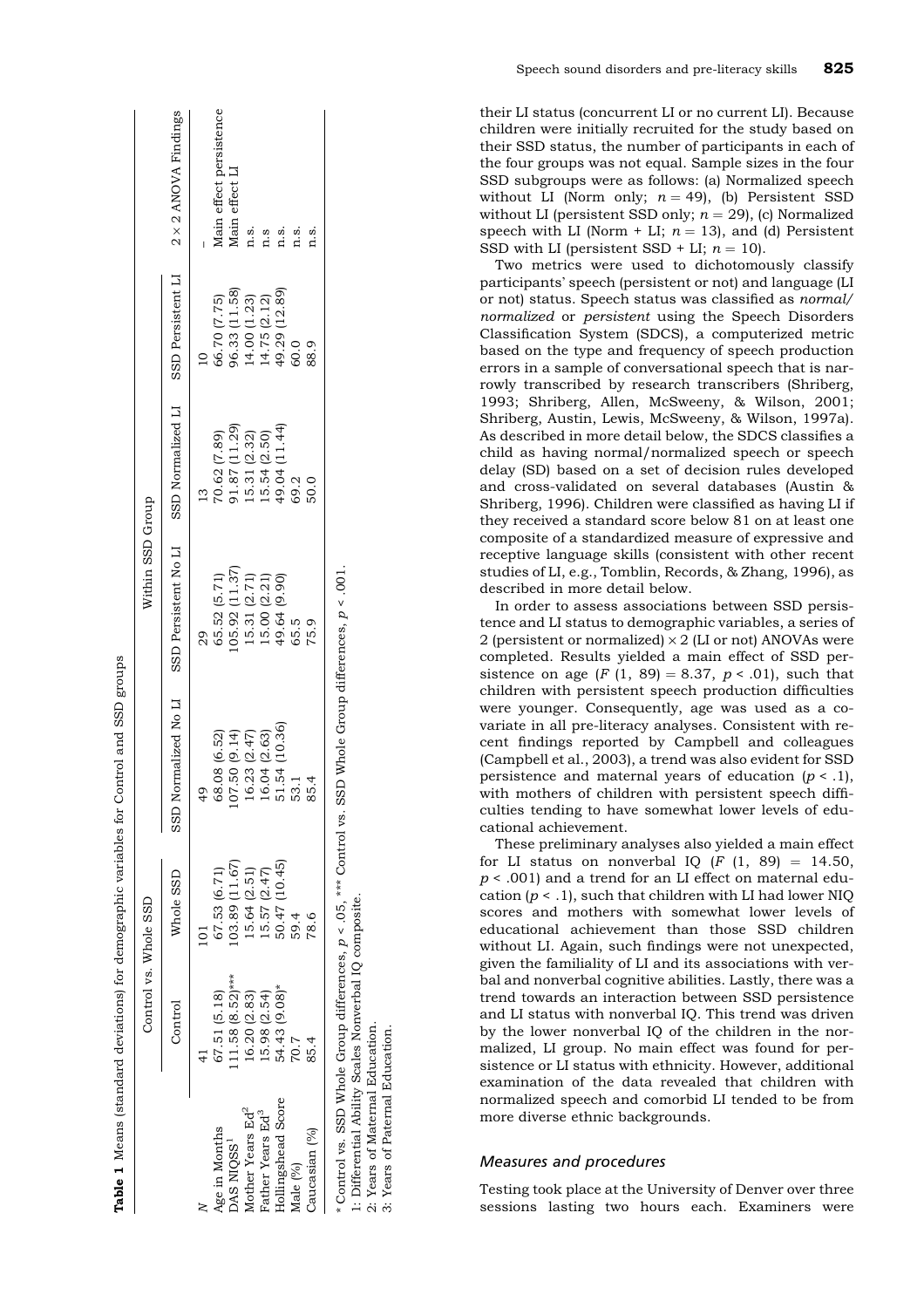doctoral students in psychology or advanced undergraduates who were experienced working with young children and administering the test protocol. As described in the following sections, participants' parents completed questionnaires that provided medical and speech-language disorder history as well.

### Exclusionary measures

Medical history. Parents completed a detailed medical and developmental history questionnaire that was used to exclude children with (a) a known genetic disorder or syndrome, (b) mental retardation, (c) a pervasive developmental disorder (e.g., autism or Asperger's disorder), (d) significant birth complications, or (e) an acquired brain injury, consistent with our goal of studying idiopathic SSD.

Peripheral hearing. Hearing was assessed using pure-tone audiometry. Participants failing to pass a screening using pure tones at 25 dB HL ISO for 500, 1000, 2000, and 4000 HZ bilaterally were excluded from the study (guidelines set by American Speech-Language Hearing Association, 1990).

Peripheral speech mechanism. An Orofacial Screening Examination was completed to exclude children who had significant impairments in the peripheral speech mechanism that could be accounting for their speech difficulties (e.g., cleft palate or lip).

Nonverbal IQ. Children completed the Matrices and Pattern Construction subtests of the Differential Ability Scales (DAS; Elliot, 1990). T-scores from these two subtests were transformed to standard scores and then averaged to form a Nonverbal IQ Composite Score (NIQSS). Children receiving scores below 70 on this composite were excluded from the study.

#### Symptom measures

Speech production. Two speech tasks were administered to assess participants' current speech production status: the conversational speech sample used as input to the Speech Disorders Classification System, and the Goldman–Fristoe Test of Articulation (Goldman & Fristoe, 1986), a single word elicitation task.

Conversational speech sample. As described above, the Speech Disorders Classification System (SDCS) is a validated classification instrument used to categorize children (and adults) with speech disorders based on a large corpus of lifespan data of individuals with disordered and normal speech. The conversational speech samples to be coded by the SDCS software were obtained using a Sony TCM-5000EV cassette recorder and matching external microphone following recording and online glossing procedures described in Shriberg (1993). The samples were narrowly transcribed using a diacritic system and computer formatting procedures developed specifically for research on child speech disorders (Shriberg et al., 2001; Shriberg & Kent, 2003).

For the purposes of the present study, given the relatively advanced ages of participants (i.e., 5–6 years), the two disordered SDCS classifications, termed Speech Delay (SD) and Normalized Speech/Speech Delay (NSA/SD, which is intermediate between SD and Normal/Normalized Speech) were combined to form the category of Persistent SSD. Essentially, children classified as SD or NSA/SD by the SDCS are still making age-inappropriate speech sound omissions and substitutions. In contrast, a child classified as having Normal/Normalized Speech may still be making ageappropriate speech sound distortions. In addition to the categorical speech disorder assignments, the software suite provides a continuous measure indexing severity of speech delay termed the Percentage of Consonants Correct – Revised (PCC-R) (Shriberg et al., 1997b). This metric, which codes only articulatory omissions and substitutions as speech errors (i.e., not articulatory distortions), also provides a z-score adjusted for children's age and sex (zPCC-R).

Goldman–Fristoe Test of Articulation (GF). The GF is a single word elicitation test that provides a standardized score indexing articulation abilities. Unlike the SDCS, the GF standard score is based on the total number of speech sound production errors a participant makes, including developmentally-appropriate distortion errors. Therefore, the GF is a more liberal measure of SSD persistence.

Language. Five subtests from the Test of Language Development – Primary: Third Edition (TOLD-P:3; Newcomer & Hammill, 1997) were administered to ascertain LI status: the Picture Vocabulary, Oral Vocabulary, Grammatic Understanding, Sentence Imitation, and Grammatic Completion subtests. LI diagnoses were assigned using a modified version of the Epi-SLI system described by Tomblin et al. (1996). Children were classified as having LI if they received a standard score below 81 on one or more composites of the TOLD-P:3. The four composites utilized to assign LI diagnoses were as follows: Expressive Language Composite (includes Oral Vocabulary and Grammatic Completion subtests), Receptive Language Composite (includes Picture Vocabulary and Grammatic Understanding subtests), Semantic Composite (includes Picture and Oral Vocabulary subtests), and Syntactic Composite (includes Grammatic Understanding, Grammatic Completion, and Sentence Imitation subtests). Participants receiving a standard score below 81 on one or more the of TOLD-P:3 composites were classified as LI.

#### Pre-literacy measures

Phonological awareness. Four measures of phonological awareness were administered.

Rhyme judgment: The Bird and Bishop (1992) rhyme judgment task consists of 5 practice items and 14 test items during which the child must judge which of 4 words rhymes with a target word by pointing to a picture. Target and test words are spoken aloud by the examiner.

Elision: The 20-item Elision subtest of the Comprehensive Test of Phonological Processing (CTOPP;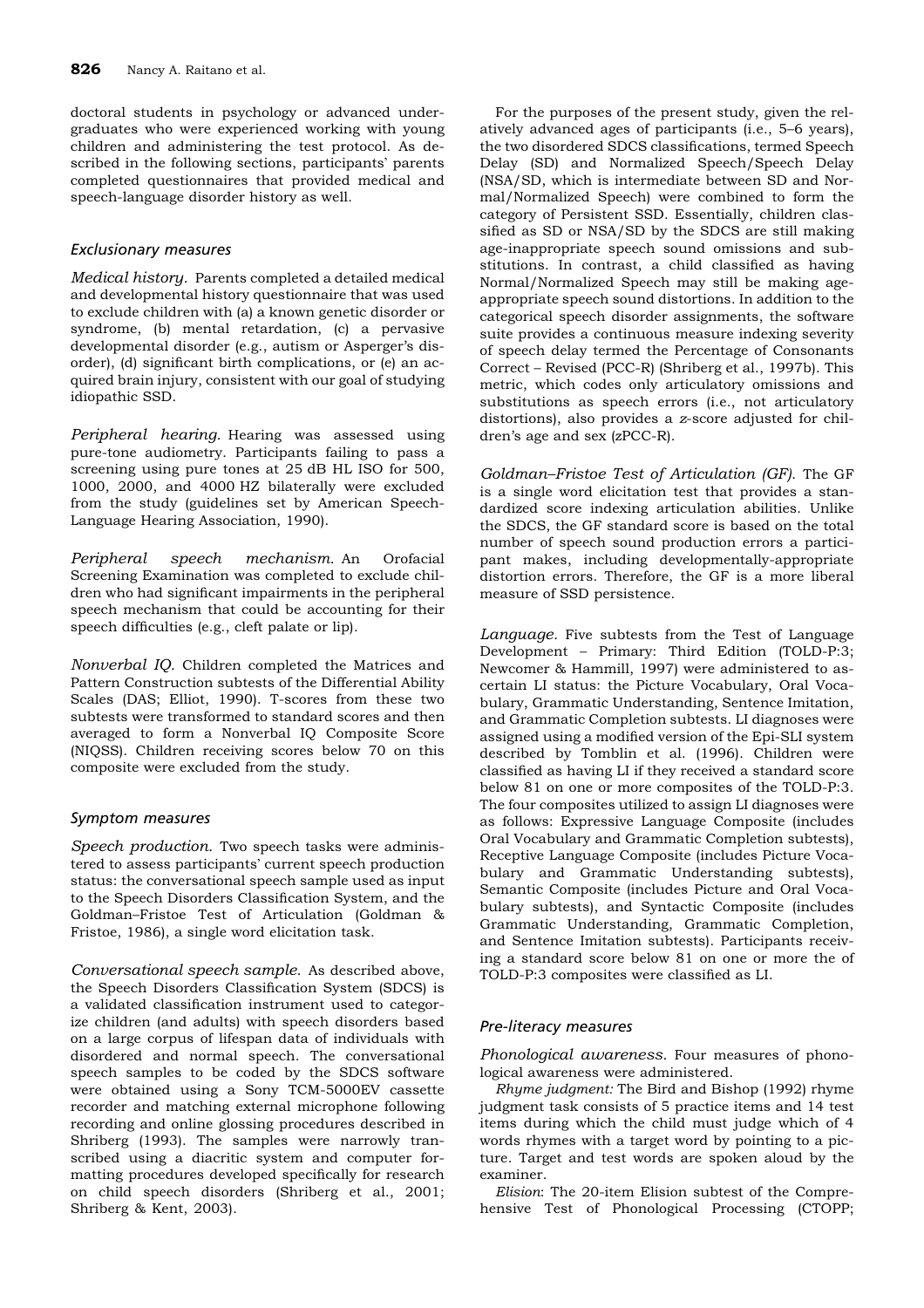sizes in order to create a new word. Sound segmentation occurs at the following levels: (a) compound words that must be broken into their component words (e.g., 'popcorn' – omit 'pop'; 2 items), (b) syllables that are parts of words (e.g., 'spider' – omit 'der'; 1 item), and (c) phonemes (e.g., 'bold' – omit 'b'; 17 items). Items are presented in increasing order of difficulty (i.e., requiring finer degrees of phonological segmentation with increasing items), with items requiring phonemic manipulations coming last. Thus, not all participants completed the phonemic items due to early ceilings in their performance.

Blending Words: The 20-item Blending Words subtest of the CTOPP requires children to piece together discrete sound units that make real words when 'blended' together. Each item is presented to the child in a standardized manner via audiotape (e.g., What word do these sounds make - t - oi?' Toy). Items required the synthesis of sounds at the syllabic (3 items), demisyllabic (e.g., onset rimes; 1 item), and phonemic levels (16 items). Again, items were presented in increasing order of difficulty; thus, some participants may not have reached the phonemic items due to early ceilings.

Sound Matching: The 20-item Sound Matching subtest of the CTOPP requires children to indicate which of three words starts or ends with the same phoneme as a target word. Each of the words is pictured in a stimulus book and participants must point to the correct picture to answer each question. Although this task does not involve the manipulation of phonemes, it requires children to attend to initial and final sounds at the phonemic level in order to identify which of the three test words starts or ends with the same phoneme.

Letter Knowledge. A modified version of Treiman's letter knowledge task was used (Treiman, Tincoff, Rodriguez, Mouzaki, & Francis, 1998) to assess participants' knowledge of letter names and sounds. Children in the United States are introduced to letters (informally) in pre-kindergarten programs and begin formal training in letter knowledge in kindergarten. The majority of the children participating in this research had begun kindergarten; however, a few participants completed the test battery before beginning kindergarten. Thus, some individual differences in the amount of letter exposure within the sample existed. However, it is likely that these differences were largely accounted for when age was covaried for pre-literacy analyses. The modified version of Treiman et al.'s (1998) letter task consisted of three parts.

Letter Writing: Participants were asked to write the twenty-six letters of the alphabet in a pre-determined, random order. They received credit for correct responses in either lower or upper case print. The score for this task was the total number of letters written correctly.

Letter Name Knowledge: Participants were shown flash cards with capitalized letters presented in a random order and were asked to name the letter shown (spontaneous naming). If they were unable to spontaneously name the letter, they were then asked to choose which of two letters it was (forced choice). Scores from the spontaneous and forced choice portions of the letter

recognition task were combined, with each participant's spontaneous naming score being weighted twice. Spontaneous naming scores were weighted twice in the letter knowledge composite in order to assign greater value to a child's ability to recall a letter name than his/ her ability to recognize it.

Letter Sound Knowledge: After participants identified a letter, they were asked what sound it makes (spontaneous naming). If participants could not identify the correct sound, they were asked to choose which of two sounds it made (forced choice). Scores from the spontaneous and forced choice portions of the letter sound knowledge task were combined, with each participant's spontaneous naming score being weighted twice (following the rationale described for scoring the letter naming task).

Rapid Serial Naming (RSN). Scores on the Rapid Color and Object Naming subtests of the CTOPP were the total number of seconds it took the child to name all colors or objects. For all subsequent RSN analyses, reverse scores from the RSN subtests were used in order to be consistent with the manner in which other variables were measured (i.e., so that low scores reflected poor performance).

# Results

Prior to conducting the primary analyses, factor analyses were performed to reduce the number of preliteracy variables to be analyzed. The results of these analyses are presented in the section that follows.

# Pre-literacy factor analyses

The nine pre-literacy variables were submitted to a factor analysis with principal components extraction and oblimin rotation. These variables were the scores from the Sound Matching, Blending Words, and Elision subtests of the CTOPP, Bird and Bishop's Rhyming task, the Rapid Color and Object Naming subtests from the CTOPP (reverse scores), and the three letter knowledge tasks.

It was hypothesized that three factors would emerge – phonological awareness, rapid serial naming, and letter knowledge – because theoretical and empirical support exists for these three somewhat separable but related forms of pre-literacy skill (see Scarborough, 1998 for a comprehensive metaanalysis). A clear three-factor solution did emerge, with the three letter knowledge tasks loading on to the first factor, the two rapid serial naming tasks loading onto the second factor, and the Rhyme, Elision, and Blending Words tasks loading on to the third factor. The Sound Matching subtest from the CTOPP cross-loaded onto the first and the third factors. This cross-loading was conceptually coherent with the three-factor solution, because the Sound Matching subtest of the CTOPP appears to tap both knowledge of sound segments in words as well as letter–sound correspondences.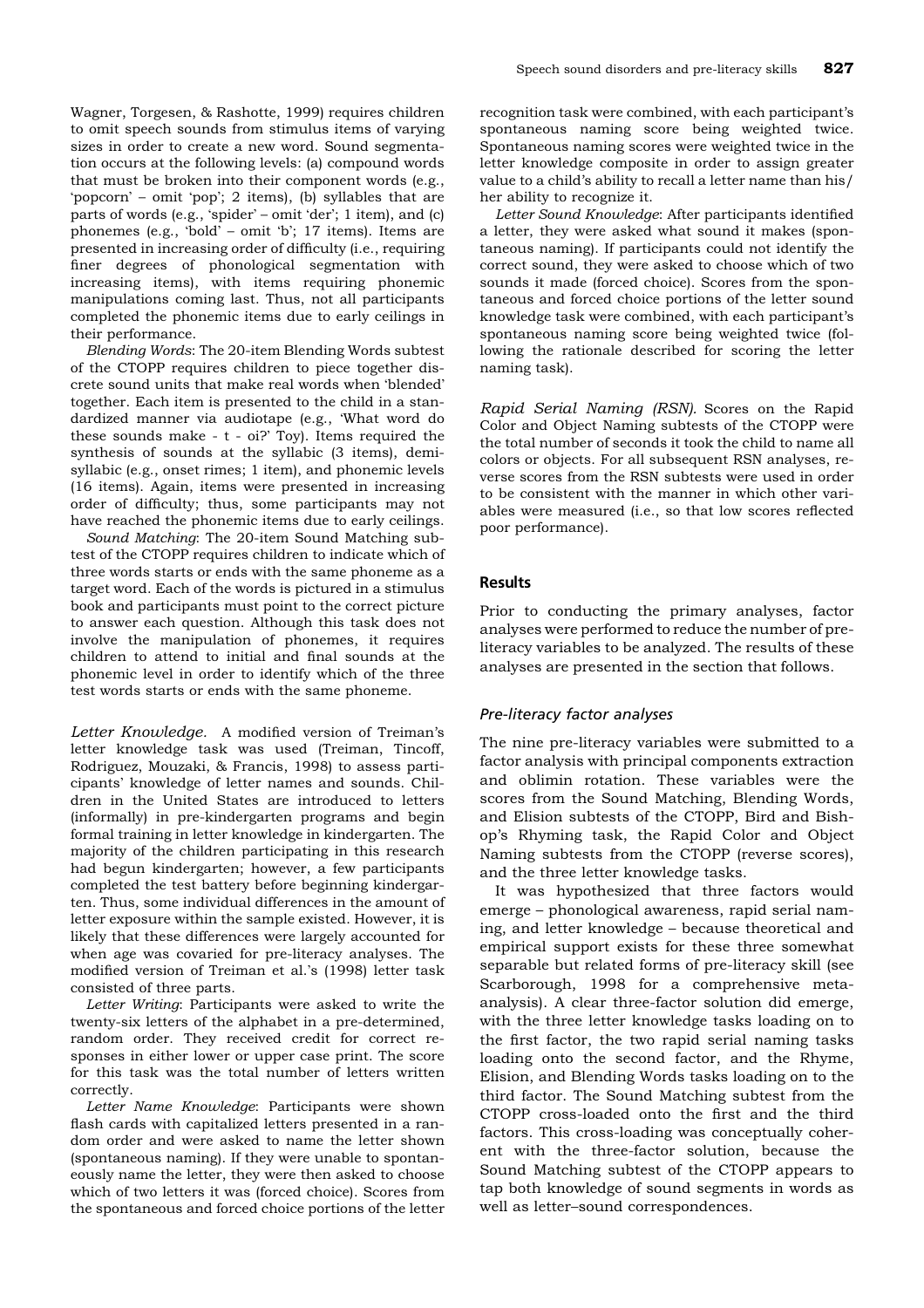|                               | Factor 1<br>(Letter<br>Knowledge) | Factor 2<br>(Rapid<br>Serial<br>Naming) | Factor 3<br>(Phonological<br>Awareness) |
|-------------------------------|-----------------------------------|-----------------------------------------|-----------------------------------------|
| Letter Sound Knowledge        | .929                              | .108                                    | $-.136$                                 |
| Letter Writing                | .887                              | .072                                    | .039                                    |
| Letter Name Knowledge         | .808                              | .035                                    | .180                                    |
| CTOPP Sound Matching          | .516                              | $-.050$                                 | .460                                    |
| CTOPP Rapid<br>Naming-Object  | $-.082$                           | .941                                    | .135                                    |
| CTOPP Rapid Naming -<br>Color | .203                              | .848                                    | $-.095$                                 |
| Bird & Bishop's Rhyme<br>Task | $-.104$                           | .372                                    | .832                                    |
| CTOPP Elision                 | .055                              | .140                                    | .756                                    |
| CTOPP Blending Words          | .370                              | $-.079$                                 | .615                                    |

The resulting three factors explained 78.8% of the variance in the pre-literacy variables and are summarized in Table 2. For descriptive purposes, we termed Factor 1 Letter Knowledge (LTR). It had an eigenvalue of 5.03 and it explained 55.9% of the variance in the pre-literacy variables. We termed Factor 2 Rapid Serial Naming (RSN). It had an eigenvalue of 1.27 and explained 14.1% of the variance in the pre-literacy variables. Finally, we termed Factor 3 Phonological Awareness (PA). Although the eigenvalue for PA was only .79, it explained 8.8% of the variance in the pre-literacy variables and was conceptually distinct from LTR and RSN. Participants' factor scores from the pre-literacy factor analyses were used as the dependent variables in the group comparisons.

#### Group comparisons

Symptom measures. Prior to conducting analyses on the pre-literacy factors, group comparisons on symptom variables were completed. Table 3 summarizes these findings. There was converging evidence that children with histories of SSD had continued to have speech production difficulties, because the SSD group had significantly lower scores on the GF and zPCC-R than control participants (t (140) = 12.29,  $p < .001$  and t (120) = 7.31,  $p < .001$ , respectively). In addition, the control group outperformed the SSD group on all language measures (all  $t$  's > 6.5, all  $p$  's < .001). These findings are consistent with the high degree of comorbidity between SD and LI reviewed previously.

Then analyses were completed to examine the association between SSD persistence and LI status on symptom measures within the SSD group. A  $2 \times 2$ MANCOVA with age covaried yielded a significant main effect for SSD persistence on the two highly correlated ( $r = -.85$ ,  $p < .001$ ) speech measures, the GF (F (1, 89) = 40.60,  $p < .001$ ) and the conversational speech-based, zPCC-R,  $(F(1,89) = 43.90,$  $p < .001$ ). Of greater interest was the finding that

Table 3 Means (standard deviations) for symptom variables for Control and SSD groups for symptom variables for Control and SSD Means (standard deviations) Table 3

groups

|                                                                                                                           | Control vs. Whole SSD |                    |                                                                               | Within SSD Group              |              |               |                                                    |
|---------------------------------------------------------------------------------------------------------------------------|-----------------------|--------------------|-------------------------------------------------------------------------------|-------------------------------|--------------|---------------|----------------------------------------------------|
|                                                                                                                           | Control               | Whole SSD          | SSD Normalized No LI SSD Persistent No LI SSD Normalized LI SSD Persistent LI |                               |              |               | $2 \times 2$ ANOVA Findings                        |
| Goldman-Fristoe<br>Standard score                                                                                         | $109.27$ $(12.52)***$ | 83.38 (10.88)      | 89.45 (9.42)                                                                  |                               | 86.85 (7.02) | 72.50 (6.13)  |                                                    |
| Errors                                                                                                                    | $3.61(2.91)***$       | 19.78 (12.71)      | 12.63 (7.15)                                                                  | 30.03 (12.87)<br>75.31 (7.61) | 14.00 (6.04) | 32.60 (10.56) | Main effect persistence<br>Main effect persistence |
| Conversational Speech Sample                                                                                              |                       |                    |                                                                               |                               |              |               |                                                    |
| Percentage of consonants correct                                                                                          | 98.05 (1.80)***       | 91.41 (9.21)       | 96.37 (2.37)                                                                  | 83.49 (12.28)                 | 95.42 (2.38) | 84.83 (5.35)  | Main effect persistence                            |
| Percentage of consonants correct                                                                                          | $1.10(.50)***$        | $-.67(2.31)$       | .61(.72)                                                                      | $-2.67(2.96)$                 | .42(.62)     | $-2.55(1.03)$ | Main effect persistence                            |
| $Z$ -score $T$                                                                                                            |                       |                    |                                                                               |                               |              |               |                                                    |
| TOLD-P:3                                                                                                                  |                       |                    |                                                                               |                               |              |               |                                                    |
| Expressive Composite <sup>2</sup>                                                                                         | 113.61 (9.39)***      | 13)<br>96.88 (15.1 | 105.45 (10.42)                                                                | 98.14 (10.03)                 | 79.46 (9.79) | 73.90 (9.70)  | Main effect LI                                     |
| Receptive Composite <sup>3</sup>                                                                                          | $116.90(8.92)***$     | 103.75 (12.21)     | 108.76 (11.65)                                                                | 104.34 (9.13)                 | 92.85 (8.36) | 90.33 (9.10)  | Main effect LI                                     |
| Semantic Composite <sup>4</sup>                                                                                           | $17.41(9.66)***$      | 101.89 (12.80)     | 108.02 (11.28)                                                                | 102.38 (8.15)                 | 88.23 (8.26) | 86.67 (11.53) | Main effect LI                                     |
| Syntactic Composite <sup>5</sup>                                                                                          | 14.00 (10.07)***      | 12)<br>94.25 (15.  | (01.92 (11.75)                                                                | 96.69 (9.42)                  | 76.46 (6.16) | 70.33 (9.58)  | Main effect LI                                     |
| *** Control vs. SSD Whole Group differences, $p < 0.001$ .                                                                |                       |                    |                                                                               |                               |              |               |                                                    |
| <sup>1</sup> : Age-Corrected Percentage of Consonants Correct Z-Score.                                                    |                       |                    |                                                                               |                               |              |               |                                                    |
| <sup>2</sup> : TOLD-P:3 Expressive Composite Standard Score (includes Oral Vocabulary and Grammatic Completion subtests). |                       |                    |                                                                               |                               |              |               |                                                    |

3: TOLD-P:3 Receptive Composite Standard Score (includes Picture Vocabulary and Grammatic Understanding subtests). TOLD-P:3 Receptive Composite Standard Score (includes Picture Vocabulary and Grammatic Understanding subtests) TOLD-P:3 Semantic Composite Standard Score (includes Oral Vocabulary and Picture Vocabulary subtests). 4: TOLD-P:3 Semantic Composite Standard Score (includes Oral Vocabulary and Picture Vocabulary subtests).

.<br>ო

5: Syntactic Composite Standard Score (includes Grammatic Understanding, Grammatic Completion, and Sentence Imitation subtests). Grammatic Completion, and Sentence Imitation subtests) Score (includes Grammatic Understanding, Standard Syntactic Composite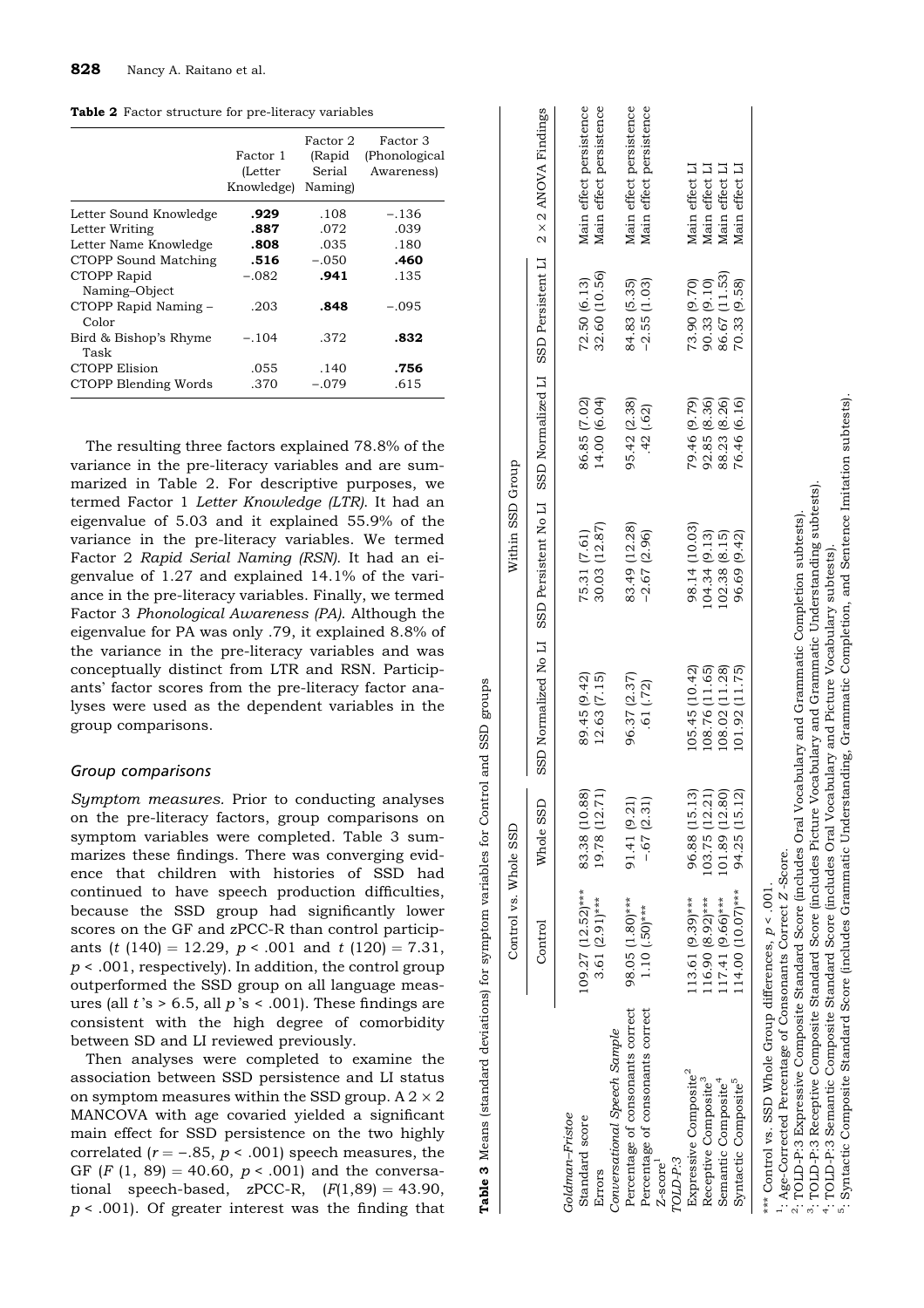severity of speech production errors, as assessed by these alternative metrics, was not significantly associated with LI status. Specifically, there was no main effect for LI status on the GF metric  $(F(1,$  $89$  = 1.39, p > .2) or the zPCC-R (F (1, 89) = 0.00,  $p > .9$ , nor was there an interaction between SSD persistence and LI status  $(F(1, 89) = .03, p > .8$  and F (1, 89) = .17,  $p > .6$  for the GF and zPCC-R, respectively).

As expected, main effects for LI status were found for each of the four TOLD-P:3 composites: Expressive F (1, 89) = 73.91,  $p < .001$ , Receptive F (1,  $89 = 25.70$ ,  $p < .001$ , Semantic F (1,89) = 40.75,  $p < .001$ , and Syntactic  $F(1,89) = 72.17$ ,  $p < .001$ . This had to be the case, as children were diagnosed with LI using the TOLD-P:3. In addition to the expected effects of LI status on the TOLD-P:3, a trend was evidenced for SSD persistence on the Expressive Composite of the TOLD-P:3  $(p < .1)$ , such that children with persistent SSD tended to have somewhat poorer scores on this task. This result was not inevitable, given our classification strategy, and it suggests that the persistence of a child's SSD relates to their expressive language skills to some degree. One could wonder whether this lower Expressive Composite score of the TOLD-P:3 for children with persistent SSD was due to their speech-based intelligibility deficits. To avoid this possible confound, efforts were made to accommodate intelligibility challenges during testing. If examiners were unsure of a child's verbal response, the examiners would ask children to indicate which of two answers was correct using a forced choice format.

Finally, group comparisons of the SSD Normalized without LI group and the Control group yielded significant differences on all symptom variables (all  $t$ 's > 3.0, all  $p$ 's < .001), with children with normalized SSD performing more poorly on all symptom variables than control participants. The finding that SSD normalized participants differed from control participants on the zPCC-R,  $(t$  (88) = 3.70,  $p < .001$ ) and the GF (t (88) = 8.56,  $p < .001$ ) is consistent with the inclusionary criteria for identifying SSD and Control participants for the study. Findings indicating that the SSD Normalized group performed less well on the language composites of the TOLD-P:3 (Expressive:  $t$  (88) = 3.87,  $p < .001$ , Receptive:  $t (88) = 3.67$ ,  $p < .001$ , Semantic:  $t$  $(4.20, p < .001, Syntactic: t (88) = 5.18, p < .001)$ were not inevitable. These results suggest that the children with a history of SSD but with normalized speech continued to evidence weaknesses not only in their speech production, but also in their expressive and receptive language skills relative to control participants with no speech history. These language findings remained significant even after nonverbal IQ was covaried, ruling out the possibility that these findings could be explained by the slightly lower nonverbal IQ reported for the SSD normalized group.

#### Pre-literacy measures

In order to examine group differences on pre-literacy measures, analyses were completed in several steps using the three pre-literacy factor scores described above as dependent variables. First, the SSD group as a whole was compared to the control group. Then, the contributions of SSD persistence and LI status to pre-literacy skills were examined within the SSD group using an initial  $2 \times 2$  MANCOVA design with age covaried, followed by the same design with nonverbal IQ as a covariate. Then follow-up t-tests, controlling for family-wise error rates, were completed as necessary. Finally, children with SSD but without either risk factor (i.e., the SSD- Normalized group) were compared to control participants on preliteracy measures. Group means for all comparisons are provided in Table 4.

SSD versus Control group comparisons. A series of t-tests were completed to compare children in the entire SSD group and the Control group on preliteracy variables. Analyses revealed significant group differences on the PA factor,  $t(135) = 5.62$ ,  $p < .001$ , and the LTR factor,  $t(135) = 3.13, p < .01$ , such that children with SSD had poorer phonological awareness and less letter knowledge than control participants. Raw score means, standard deviations, and ranges for letter name and sound knowledge skills for the SSD and Control groups were as follows: SSD Letter Names  $M = 20.26$ ,  $SD = 7.29$ ,  $Range = 0-26$ , Letter Sounds  $M = 12.98$ ,  $SD = 8.61$ ,  $Range = 0-26$ ; Control Letter Names  $M = 24.46$ ,  $SD = 4.14$ , Range = 5–26, Letter Sounds  $M = 18.20$ ,  $SD = 6.81$ , Range = 0–26. Results of analyses completed with raw scores for letter knowledge were largely consistent with the results completed with factor scores reported above. In contrast to the PA and LTR findings, significant between-group differences were not obtained for the RSN factor  $(t < 2)$ ,  $p$  > .2). Because children with a history of SSD were found to have lower nonverbal IQ scores than controls on average, the PA and LTR analyses were re-run with nonverbal IQ as a covariate. The findings replicated, such that children with a history of SSD performed less well on the PA  $(F(1, 133) = 23.19,$  $p < .001$ ) and LTR (F (1, 133) = 4.79,  $p < .05$ ) factors, and they did not differ on the rapid naming factor  $(F < .2, p > .7)$ . Lastly, the possible influence of socioeconomic differences on between-group findings was addressed by redoing the analysis using the Hollingshead Four Factor Index score as a covariate. Findings remained significant, with children with SSD performing less well on the PA (F  $(1,126) = 19.38$ ,  $p < .001$  and LTR  $(F(1,126) = 3.95$ ,  $p < .05$ ) factors after removal of variance associated with both nonverbal IQ and Hollingshead scores. These findings indicated that the children with SSD identified for this study were impaired relative to the control participants on two of the three pre-literacy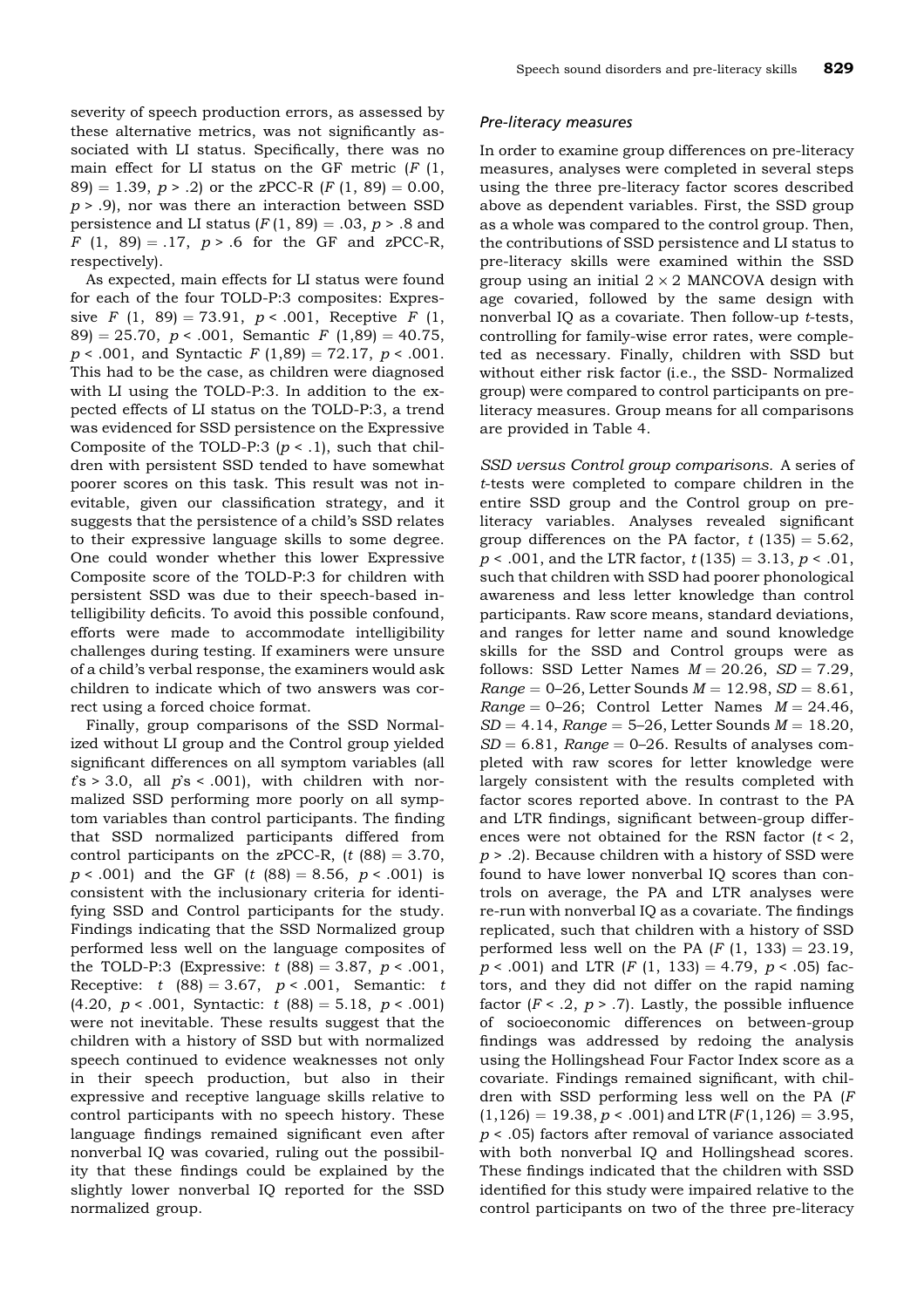|                                                                                      |                                             | Control vs. Whole SSD                 |                                        | Within SSD Group <sup>4</sup>              |                                        |                                        |                                                                                                 |
|--------------------------------------------------------------------------------------|---------------------------------------------|---------------------------------------|----------------------------------------|--------------------------------------------|----------------------------------------|----------------------------------------|-------------------------------------------------------------------------------------------------|
|                                                                                      | Control                                     | Whole SSD                             | Normalized No LI<br>SSD                | Persistent No LI<br>SSD                    | Normalized LI<br>SSD                   | Persistent LI<br>SSD                   | $2 \times 2$ ANCOVA Results<br>(with age covaried) <sup>1</sup>                                 |
| honological Awareness Factor<br>Rapid Serial Naming Factor<br>etter Knowledge Factor | $60(.89)$ ***<br>$-38(.69)$ ***<br>11 (.61) | .09(1.13)<br>.18(1.05)<br>$-.33(.88)$ | 11 (1.04)<br>11 (.85)<br>$-0.04$ (.74) | $(50.1)$ 60.<br>$-.26(.86)$<br>$-.26(.75)$ | .1.28(1.08)<br>$-76(.88)$<br>$-87(77)$ | $-22(1.04)$<br>.69(.85)<br>$-1.42(74)$ | Interaction of Persistence & LI $a > c$<br>Main effects Persistence & LI<br>Main effect LI only |
|                                                                                      |                                             |                                       |                                        |                                            |                                        |                                        |                                                                                                 |

Table 4 Means (standard deviations) on pre-literacy factors (reported as z-scores) for Control and SSD groups

Means (standard deviations) on pre-literacy factors (reported as z -scores) for Control and SSD groups

\*\*\* Control vs. SSD Whole Group differences, p < .001. Control vs. SSD Whole Group differences,  $p < .001$  $*$ <br> $\frac{1}{1}$ .

SSD group means are reported as Estimated Marginal Means with age covaried.

1: SSD group means are reported as Estimated Marginal Means with age covaried.

measures, even when group differences in nonverbal IQ and socioeconomic status were controlled statistically.

Relations among SSD persistence, LI status, and pre-literacy factors. A  $2 \times 2$  MANCOVA with age covaried was completed to test for possible differences on the pre-literacy scores associated with children's SSD persistence and LI status. The results of the omnibus MANCOVA with age covaried were significant for both SSD persistence  $(F(3, 89) = 3.17,$  $p$  < .05) and LI status (F (3,89) = 12.25,  $p$  < .001), but there was not a significant interaction  $(F (3,89) = 1.76, p > .1)$ . The omnibus MANCOVA results remained significant for persistence and LI status after NIQ was covaried in addition to age.

Follow-up univariate tests with age covaried revealed the most robust effects for the PA factor. Specifically, main effects of PA were found for both SSD persistence  $(F(1,91) = 4.07, p < .05)$  and LI status  $(F(1, 91) = 27.31, p < .001)$ , such that persistent SSD and comorbid LI were associated with poorer performance. The contributions of SSD persistence and LI appeared to be additive, as the interaction term was not significant  $(F(1,91) = .74$ ,  $p > .3$ ). In addition, the main effects of SSD persistence and LI status remained after nonverbal IQ was covaried  $(F (1,89) = 4.14, p < .05, F (1,89) = 18.7,$  $p < .001$ , for SSD persistence and LI status, respectively). The effect sizes for SSD persistence and LI status on the phonological awareness factor after age and nonverbal IQ were covaried were .41 and 1.14, respectively. The estimated marginal means (controlling for age and nonverbal IQ) were as follows: SSD persistent  $M = -.83$ , SD = .87 and Normalized  $M = -.44$ ,  $SD = 1.01$ , LI  $M = -1.09$ ,  $SD = .81$  and NonLI  $M = -.18$ ,  $SD = .78$ .

Letter knowledge results (LTR) were less robust than those obtained for the PA factor. A main effect of LI status on LTR was obtained  $(F(1,91) = 8.96,$  $p < .01$ ), with children with comorbid LI having lower average scores than those without LI. However, there was no significant main effect for SSD persistence  $(F(1,91) = .44, p > .5)$ , nor was there a significant interaction between persistence and LI status on LTR  $(F(1,91)=1.04,\ p> .3)$ . With nonverbal IQ covaried, the main effect of LI status on LTR was no longer significant, suggesting a possible relation between nonverbal IQ and the measures comprising the LTR factor.

Lastly, contributions of SSD persistence and LI status to rapid serial naming (RSN) were analyzed. The univariate analyses with age covaried revealed a main effect of LI status on the RSN factor ( $F\left( 1,91\right) =% \mathbb{Z}$ 10.22,  $p < 0.01$ , such that children with SSD and LI were slower to name colors and objects than those SSD participants without LI. A trend for a main effect for SSD persistence was also obtained  $(F(1,91) =$ 3.67,  $p <$  .06), but findings were not in the expected direction. Specifically, children with persistent SSD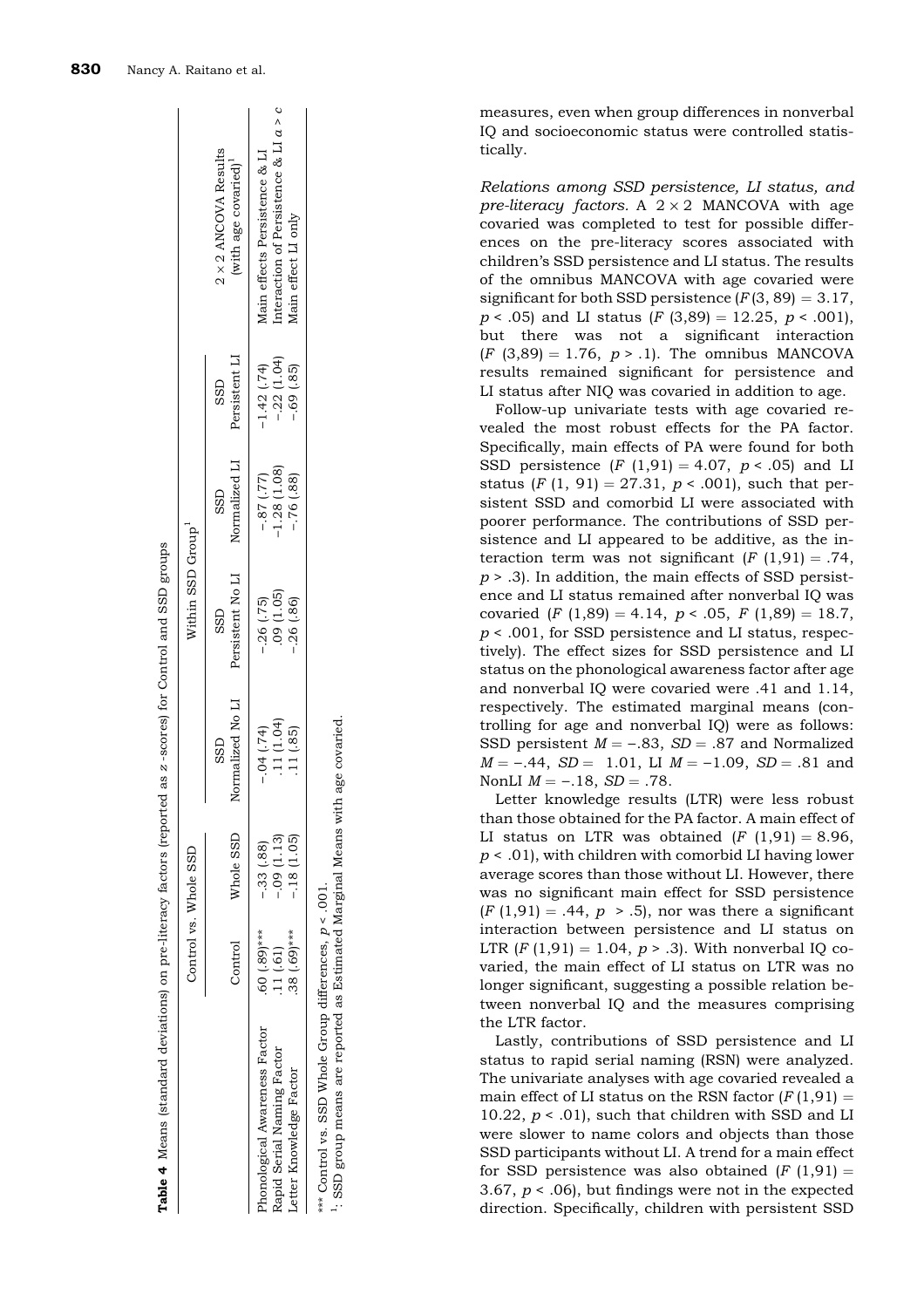named colors and objects more quickly than those with normalized speech. However, both main effects were qualified by a significant interaction between these two variables  $(F (1, 91) = 4.22, p < .05)$ . This interaction occurred because children in the Normalized, LI group had the lowest scores on the RSN factor, whereas RSN scores for participants in the other three groups did not differ significantly from one another. Tests of simple effects indicated that RSN scores for children in the Normalized, no LI group were better than those for children in the Normalized, LI group ( $p < .05$ , Tukey adjustment). A trend was also evidenced, such that the RSN scores for children with persistent SSD, no LI tended to be better than those for the children in the Normalized, LI group ( $p = .052$ , Tukey adjustment). However, this interaction (as well as main effects of SSD persistence and LI) no longer reached statistical significance when the contributions of nonverbal IQ were covaried, suggesting a relation between nonverbal IQ and rapid serial naming speed.

SSD Normalized versus Control group comparisons. To investigate whether the presence of SSD without either additional risk factor (SSD persistence or LI) relates to pre-literacy skills, a series of t-tests was completed comparing factor scores for these variables for children in this subgroup to scores from control group participants. Results revealed that children with normalized SSD (without LI) performed less well than control participants on the PA factor score (t  $(86) = 3.30, p < .01$ ). This result was maintained when nonverbal IQ was covaried (F (1,84) = 8.96,  $p < .01$ ), providing additional evidence that children with a history of SSD but normalized speech have deficits on tasks of phonological awareness relative to control participants. Statistically significant differences were not obtained on analyses comparing RSN or LTR factor scores of children in the SSD normalized group (without LI) with scores from children in the control group  $(t (86) = .12, p > .9; t (86) = 1.40, p = .16, respectively$ ively). These results suggest that a history of SSD alone is related to deficits on some but not all tasks assessing pre-literacy skills.

## Discussion and conclusion

The current study examined how two dimensions of SSD heterogeneity, namely the persistence of speech production errors and the presence of a comorbid language impairment, relate to pre-literacy skills in a sample of 5- to 6-year-old children with a history of SSD. Three interrelated questions were posed by this study: (1) Do children with SSD as a group perform worse than control participants on pre-literacy tasks, including tasks of phonological awareness, rapid serial naming, and letter knowledge? (2) Do the presence of a language impairment and the persistence of SSD each make unique contributions to the severity of pre-literacy deficits in children with SSD, and do they interact? (3) Do children with histories of SSD but without either persistent speech production errors or a comorbid language impairment demonstrate deficits on pre-literacy tasks compared to agematched control participants?

With regard to the first question, results revealed that the entire group of children with SSD performed less well than control participants on tasks assessing phonological awareness and letter knowledge skills (even after the effects of nonverbal IQ and socioeconomic status were controlled), but did not differ from Controls on tasks assessing rapid serial naming abilities. These findings are consistent with previous findings that children with SSD are at heightened risk for literacy difficulties (e.g., Leitao et al., 1997; Bishop & Adams, 1990; Catts, 1993; Bird et al., 1995; Webster, Plante, & Couvillion, 1997).

Methodological differences may explain the present study's rapid serial naming findings, which are inconsistent with findings from previous studies of children with SSD (Leitao et al., 1997) and children at familial risk for RD (Pennington & Lefly, 2001). We hypothesized that this may be because the current study utilized tasks that assess the rapid naming of objects and colors, rather than alphanumeric symbols, which have been used in prior studies of children at familial risk for RD (e.g., Pennington & Lefly, 2001). In the Leitao et al. (1997) study examining rapid serial naming of children with speech and language disorders, participants with speech and language disorders scored lower than controls on both alphanumeric and color/object naming tasks, but the alphanumeric naming task more clearly discriminated children in the two groups. Consistent with the results of the current study, Young et al. (2002) recently reported negative findings for rapid serial naming (of digits) for adults with a history of isolated speech difficulties, but significant group differences for adults with a history of language difficulties. Thus, it is difficult to draw conclusions about the rapid naming abilities of children with SSD, particularly with regard to the rapid naming of non-alphanumeric items.

With regard to question 2, analyses yielded robust main effects of SSD persistence and LI status on phonological awareness skill that appear to be additive in nature. These results were maintained after nonverbal IQ was covaried. Effects of SSD persistence and LI status on letter knowledge and rapid serial naming abilities were less strong. While no main effect for SSD persistence on letter knowledge was obtained, a main effect for LI indicated that LI status was significantly associated with lower scores on the letter knowledge tasks. This result was not maintained, however, when nonverbal IQ was covaried. Lastly, rapid serial naming findings were complex and also influenced by nonverbal IQ scores. A trend for a main effect of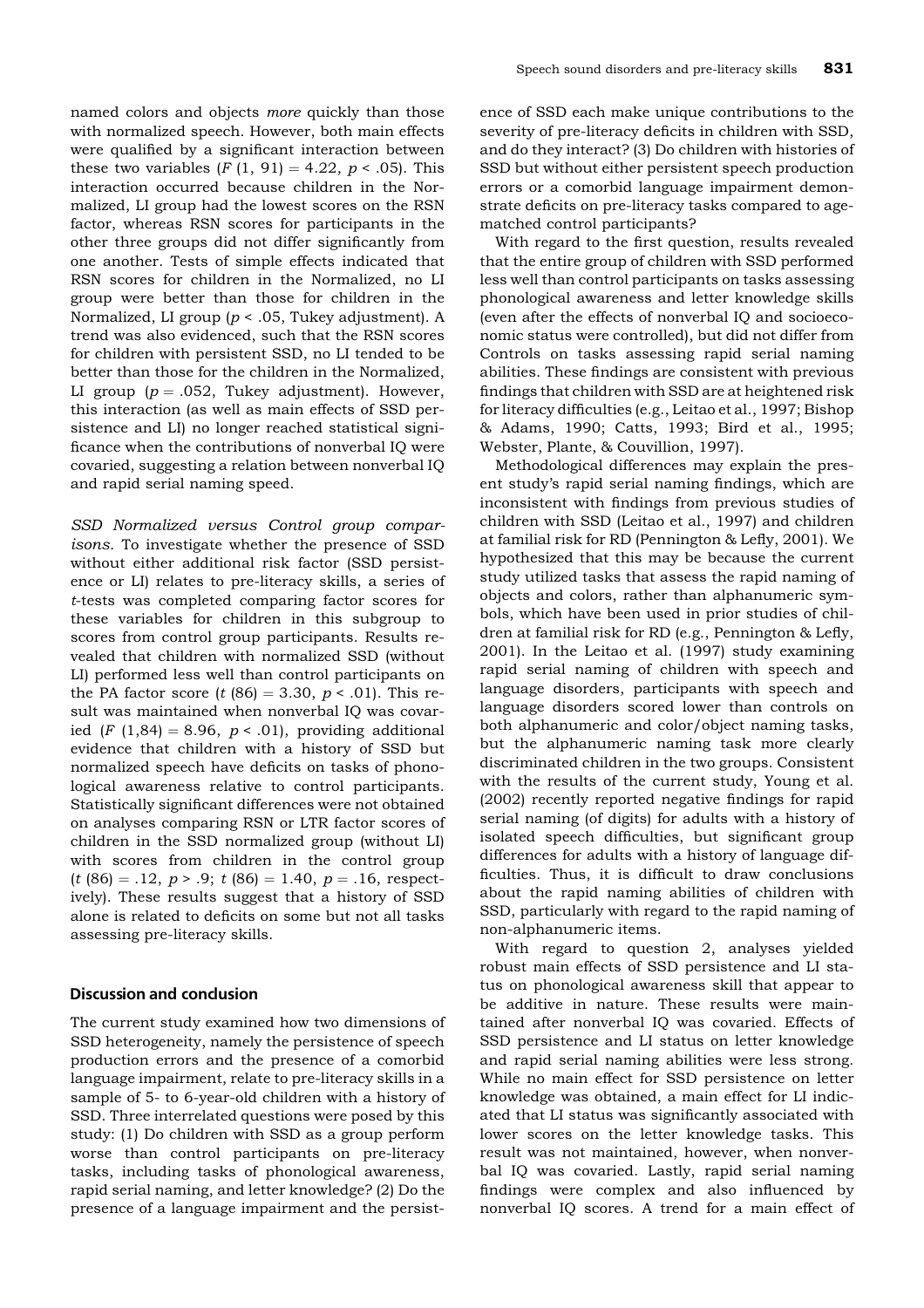SSD persistence on rapid serial naming was obtained, as was a main effect of LI status. However, a significant interaction indicated that children with normalized SSD and comorbid LI had the lowest scores of the four groups on the RSN factor, but these findings were not maintained when nonverbal IQ was entered as a covariate.

Finally, our examination of children with SSD but without either risk factor (i.e., normalized SSD without current LI) revealed a significant group difference on the PA factor, such that children with normalized SSD performed less well on phonological awareness tasks than control participants without a history of speech disorder (even with nonverbal IQ statistically controlled). In contrast, no differences between the SSD and control groups were obtained on the letter knowledge or rapid serial naming tasks. These findings suggest that children with normalized SSD (without LI) are at somewhat heightened risk for literacy difficulties relative to matched control participants, despite the fact that their speech production errors have resolved.

Taken together, the results of this study suggest that a history of SSD, whether or not it is persistent or accompanied by LI, is a risk factor for deficits on pre-literacy tasks that have been found to be highly predictive of later reading difficulties (Scarborough, 1998). Findings also indicate that persistent SSD and a comorbid language impairment are additive risk factors for deficits in phonological awareness, with implications for the prediction of literacy outcome. The finding that LI status is associated with deficits on all pre-literacy tasks (prior to nonverbal IQ being covaried) is highly consistent with previous findings indicating that children with SSD and comorbid LI tend to have poorer literacy outcomes and phonological processing abilities compared to those with isolated speech disorders (Catts, 1993; Bishop & Adams, 1990).

## Limitations and implications for future research

Before discussing the implications of this research, it is appropriate to review several of the limitations of the current study. First, because the majority of children included in this study were not yet reading, we were unable to assess directly associations among SSD persistence, LI status, and literacy skill at this time. This clearly limited our ability to thoroughly examine the phenotypic relationship between SSD and RD. Efforts to examine this relationship more directly are currently under way in our laboratory as we begin phase two of this longitudinal study. Second, the construct of speech sound disorder persistence is confounded to some degree by several factors, including the initial severity of a child's speech difficulties as well as the quantity and quality of speech therapy services received. We are currently gathering initial speech evaluations and information about the quantity of speech therapy services each participant has received in an effort to explore this relationship more directly.

Notwithstanding these methodological limitations, the findings of this study have implications for understanding the phenotypic relation between SSDand RD, two disorders that have been found to be cofamilial (Lewis et al., 1989; Lewis, 1990, 1992) and coheritable (Tunick & Pennington, 2002), but that manifest at different ages in development. Our examination of the pre-literacy skills of 5- to 6-yearold children with SSD allowed a direct comparison of our findings to those reported in the literature for children of the same age at familial risk for RD (e.g., Pennington & Lefly, 2001; Elbro, Borstom, & Petersen, 1998). This study's results provide support that children with SSD (with or without LI) share similar deficits on phonological awareness tasks to children at familial risk for RD. Such tasks have been found to be highly predictive of reading difficulties in children at familial risk for RD (Pennington & Lefly, 2001; Elbro et al., 1998), and suggest a possible shared core deficit in phonological processing abilities between children with SSD and children with RD. In addition, children with SSD who did not meet criteria for a diagnosis of concurrent LI in this sample demonstrated deficits on measures of general oral language skill relative to matched controls; such deficits were also observed within our subsample of children with normalized SSD and no LI (even after the effects of nonverbal IQ were covaried). Such subclinical deficits in language domains are consistent with studies of children who are at familial risk for RD (Scarborough, 1990; Pennington & Lefly, 2001; Snowling et al., 2000) and suggest another shared deficit between SSD and RD. Thus, these results suggest that children with SSD and RD share a similar linguistic phenotype at ages 5 to 6, consistent with the hypothesis that at least a subtype of SSD and RD are the same disorder, which manifests at different points in development.

Our finding that LI status was associated with poorer performance on both phonological awareness and letter knowledge tasks also provides strong support for the proposed phenotypic relation between RD and LI at the linguistic level. It should also be highlighted that the only phenotypic variable associated with poorer performance on letter knowledge measures in our sample was LI, although this relationship was influenced by the lower nonverbal IQ in this group. This finding is of particular import for understanding phenotypic commonalties between LI and RD, as several studies have suggested that letter knowledge is one of the best predictors of literacy skills in children (Scarborough, 1998). Consistent with the findings for children with SSD (regardless of LI status), these results provide strong support for prior findings that LI and RD overlap at the phenotypic level. Currently, investigations are under way in our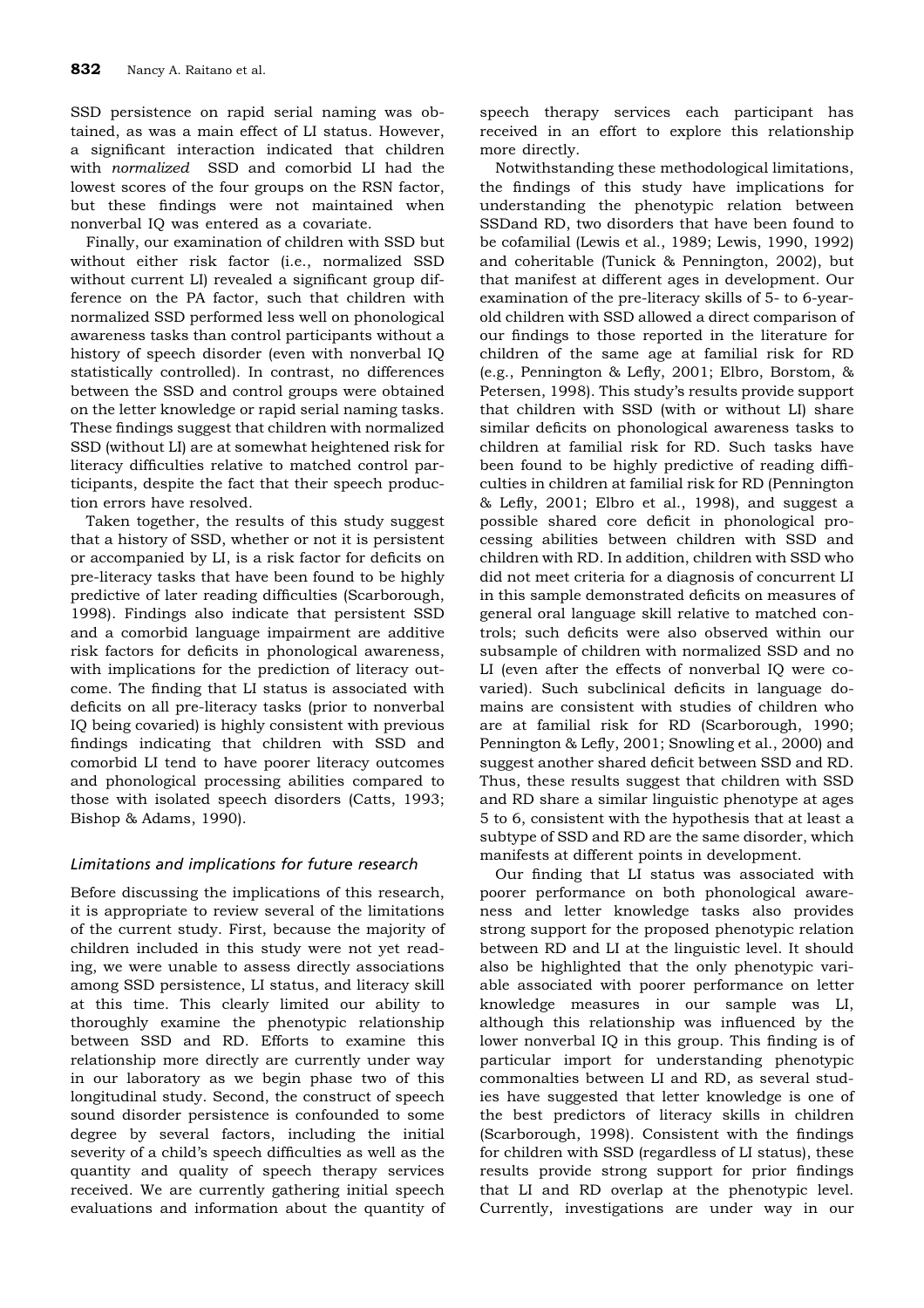laboratory to determine if an overlap exists for SSD, LI, and RD at the genotypic level as well.

This study's results also may augment knowledge about subtypes of SSD and their relation to later literacy problems. Specifically, our finding that both SSD persistence and LI status made additive contributions to performance on tasks of phonological awareness suggests the contributions of two somewhat independent influences on the development of phonological awareness, consistent with connectionist theories of development of phonological representations (Plaut & Kello, 1999). Specifically, our persistence findings suggest a link between the developmental mapping of the acoustic signal onto phonological representations through the precision of articulatory gestures, while our LI findings suggest a link between semantic representations and the honing of phonological representations, consistent with lexical restructuring hypothesis (Metsala & Walley, 1989).

Taken together, these findings are highly consistent with the multiple deficit, interactive view of reading proposed by Bishop (1997), Snowling (1998), and Plaut and colleagues (Plaut, McClelland, Seidenberg, & Patterson, 1996), in which the quality of both phonological and semantic representations contributes to reading abilities. Thus, according to this view and connectionist accounts of phonological development, children with different subtypes of SSD are likely to have differing literacy outcomes. Specifically, according to this account, it is likely that children with SSD with normalized speech and no LI will likely have the best literacy outcome, as the quality of their phonological representations may be the most intact of the four SSD subtypes examined in this research. In contrast, children with persistent SSD + LI will likely have the worst literacy outcome, with both word decoding and reading comprehension difficulties, due to weaknesses in both their phonological and semantic representations. Children with persistent SSD without LI will likely perform like individuals with phonological dyslexia on reading tasks, with word decoding deficits, but intact reading comprehension skills. Lastly, children with normalized speech but concomitant LI will likely have a reading profile that is characterized by poor reading comprehension skills. These predictions will be explored in phase two of this longitudinal study when these subgroups of children with SSD return to our laboratory to complete an extensive reading battery.

#### Acknowledgements

The present study was supported by a National Institute of Mental Health grant, the Linguistic Phenotype of Familial Dyslexia (MH 38820). The authors wish to extend their gratitude to the children and families who participated in this research and to our collaborators on this project.

#### Correspondence to

Nancy A. Raitano, Department of Psychology, University of Denver, 2155 S. Race Street, Denver, CO 80208, USA; Email: nraitano@du.edu

#### References

- American Psychiatric Association. (2000). Diagnostic and statistical manual of mental disorders: DSM-IV-TR. Washington, DC: Author.
- American Speech-Language Hearing Association. (1990). Guidelines for screening for hearing impairment and middle-ear disorders. Asha, 32 (Suppl. 2), 17–24.
- Austin, D., & Shriberg, L. D. (1996). Lifespan reference data for ten measures of articulation competence using the Speech Disorders Classification System (SDCS) (Tech. Rep. No. 3). Phonology Project, Waisman Center, University of Wisconsin–Madison.
- Beitchman, J.H., Hood, J., & Inglis, A. (1992). Familial transmission of speech and language impairment: A preliminary investigation. Canadian Journal of Psychiatry, 37, 151–156.
- Bird, J., & Bishop, D. (1992). Perception and awareness of phonemes in phonologically impaired children. European Journal of Disorders of Communication, 27, 289–311.
- Bird, J., Bishop, D.V.M., & Freeman, N.H. (1995). Phonological awareness and literacy development in children with phonological impairments. Journal of Speech and Hearing Research, 38, 446–462.
- Bishop, D.V.M. (1997). Uncommon understanding: Development and disorders of language comprehension in children. Hove, England: Psychology Press.
- Bishop, D.V.M., & Adams, C. (1990). A prospective study of the relationship between specific language impairment, phonological disorders, and reading retardation. Journal of Child Psychology and Psychiatry, 31, 1027–1050.
- Bishop, D.V.M., & Edmundson, A. (1987). Language impaired 4-year-olds: Distinguishing transient from persistent impairment. Journal of Speech and Hearing Disorders, 52, 156–173.
- Campbell, T.F., Dollaghan, C.A., Rockette, H.E., Paradise, J.L., Feldman, H.M., Shriberg, L.D., Sabo, D.L., & Kurs-Lasky, M. (2003). Risk factors for speech delay of unknown origin in 3-year-old children. Child Development, 74, 346–357.
- Catts, H.W. (1993). The relationship between speechlanguage impairments and reading disabilities. Journal of Speech and Hearing Research, 36, 948–958.
- Elbro, C., Borstom, I., & Petersen, D.K. (1998). Predicting dyslexia from kindergarten: The importance of distinctness of phonological representations of lexical items. Reading Research Quarterly, 33, 36–60.
- Elliott, C.D. (1990). The Differential Ability Scales. San Antonio, TX: The Psychological Corporation.
- Fowler, A. (1991). How early phonological development might set the stage for phoneme awareness. In S.A. Brady & D.P. Shankweiler, (Eds.), Phonological processes in literacy: A tribute to Isabelle U. Liberman (pp. 97–117). Hillsdale, New Jersey: Lawrence Erlbaum and Associates.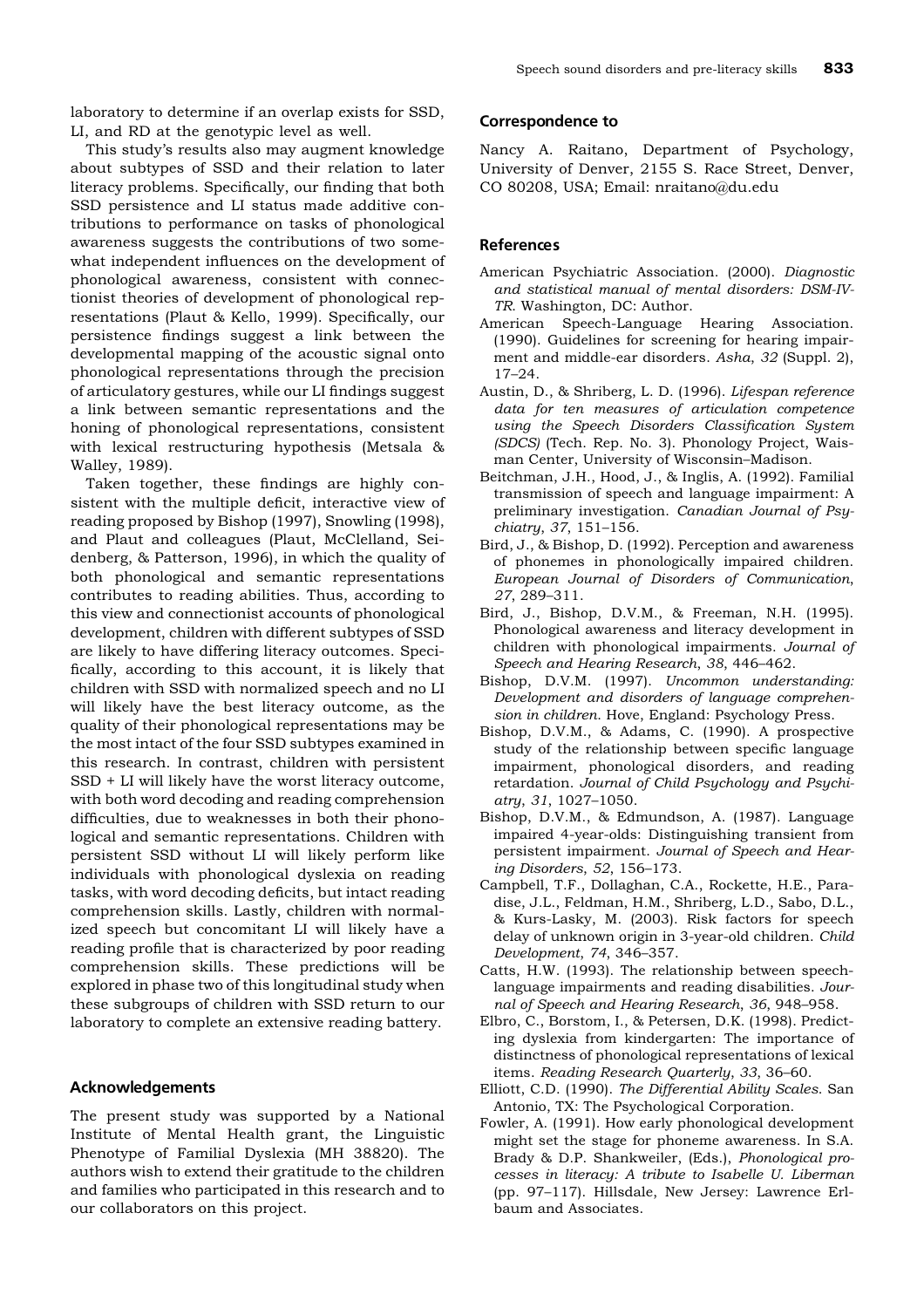- Gallagher, A., Frith, U., & Snowling, M.J. (2000). Precursor to literacy delay among children at genetic risk of dyslexia. Journal of Child Psychology and Psychiatry, 41, 202–213.
- Goldman, R., & Fristoe, M. (1986). The Goldman Fristoe Test of Articulation. American Guidance Service.
- Hall, P.K., & Tomblin, J.B. (1978). A follow-up study of children with articulation and language disorders. Journal of Speech and Hearing Disorders, 43, 227– 241.
- Hollingshead, A.B. (1975). Four factor index of social status. Unpublished manuscript.
- Johnston, J. (1994). Cognitive abilities of children with language impairment. In R.V. Watkins & M.L. Rice (Eds), Specific language impairments in children: Communication and language intervention series, Vol. 4 (pp. 107–121). Baltimore, MD: Paul M. Brooks Publishing Company.
- Jorm, A.F. (1979). The cognitive and neurological basis of developmental dyslexia: A theoretical framework and review. Cognition, 7, 19–33.
- Larrivee, L.S., & Catts, H.W. (1999). Early reading achievement in children with expressive phonological disorders. American Journal of Speech-Language Pathology, 8, 118–128.
- Leitao, S., Hogben, J., & Fletcher, J. (1997). Phonological processing skills in speech and language impaired children. European Journal of Disorders of Communication, 32, 91–111.
- Levi, G., Capozzi, F., Fabrizi, A., & Sechi, E. (1982). Language disorders and prognosis for reading disabilities in developmental age. Perceptual and Motor Skills, 54, 1119–1122.
- Lewis, B.A. (1990). Familial phonological disorders: Four pedigrees. Journal of Speech and Hearing Disorders, 55, 160–170.
- Lewis, B.A. (1992). Pedigree analyses of children with phonology disorders. Journal of Learning Disabilities, 24, 586–597.
- Lewis, B.A. (1996, November). The comorbidity of phonology and reading disorders. Paper presented at the American Speech and Hearing Association, Atlanta, GA.
- Lewis, B., Ekelman, B., & Aram, D. (1989). A family study of severe phonological disorders. Journal of Speech and Hearing Research, 32, 713–724.
- Liberman, I.Y. (1973). Segmentation of the spoken word and reading acquisition. Bulletin of the Orton Society, 23, 65–77.
- Liberman, I.Y., Shankweiler, D., Fischer, F.W., & Carter, B. (1974). Explicit syllable and phoneme segmentation in the young child. Journal of Experimental Child Psychology, 18, 201–212.
- Metsala, J.L., & Walley, A.C. (1998). Spoken vocabulary growth and segmental restructuring of lexical representation: Precursors to phoneme awareness and early reading ability. In J.L. Metsala & L.C. Ehri (Eds), Word recognition in beginning literacy (pp. 89– 120). Mahwah, NJ: Erlbaum.
- Neils, J., & Aram, D.M. (1986). Family history of children with developmental language disorders. Perceptual and Motor Skills, 63, 655–658.
- Newcomer, P.L., & Hammill, D.D. (1997). Test of Language Development, Primary: Third Edition. Austin, TX: ProEd.
- Pennington, B.F., & Lefly, D.L. (2001). Early reading development in children at family risk for dyslexia. Child Development, 72, 816–833.
- Plaut, D.C., & Kello, C.T. (1999). The emergence of phonology from the interplay of speech comprehension and production: A distributed connectionist approach. In B. MacWhinney (Ed.), The emergence of language (pp. 391–415). Mahwah, NJ: Lawrence Erlbaum Associates.
- Plaut, D., McClelland, J.L., Seidenberg, M.S., & Patterson, K.E. (1996). Understanding normal and impaired reading: Computational principles in quasi-irregular domains. Psychological Review, 103, 56–115.
- Scarborough, H.S. (1990). Very early language deficits in dyslexic children. Child Development, 61, 1728– 1743.
- Scarborough, H.S. (1998). Early identification of children at risk for reading disabilities: Phonological awareness and some other promising predictors. In A.C. Accardo & B. Shapiro (Eds.), Specific reading disability: A view of the spectrum (pp. 75–119). Timonium, MD: York.
- Share, D.L. (1995). Phonological recoding and selfteaching: Sine qua non of reading acquisition. Cognition, 55, 618–629.
- Shriberg, L.D. (1993). Four new speech and prosodyvoice measures for genetics research and other studies in developmental phonological disorders. Journal of Speech and Hearing Research, 36, 105–140.
- Shriberg, L.D. (1994). Five subtypes of developmental phonological disorders. Clinics in Communication Disorders, 4, 38–53.
- Shriberg, L.D. (2002, November). Classification and misclassification of child speech sound disorders. Seminar presented at the Annual Convention of the American Speech-Language-Hearing Association, Atlanta, GA.
- Shriberg, L.D., Allen, C.T., McSweeny, J.L., & Wilson, D.L. (2001). PEPPER: Programs to examine phonetic and phonologic evaluation records [Computer software]. Madison, WI: Waisman Center Research Computing Facility, University of Wisconsin-Madison.
- Shriberg, L.D., & Austin, D. (1998). Comorbidity of speech-language disorder: Implications for a phenotype marker for speech delay. In R. Paul (Ed.), The speech-language connection (pp. 73–117). Baltimore, MD: Paul H. Brookes.
- Shriberg, L.D., Austin, D., Lewis, B.A., McSweeny, J.L., & Wilson, D.L. (1997a). The Speech Disorders Classification System (SDCS): Extensions and lifespan reference data. Journal of Speech, Language, and Hearing Research, 40, 723–740.
- Shriberg, L.D., Austin, D., Lewis, B.A., McSweeny, J.L., & Wilson, D.L. (1997b). The percentage of consonants correct (PCC) metric: Extensions and reliability data. Journal of Speech and Hearing Research, 40, 708– 722.
- Shriberg, L.D., & Kent, R.D. (2003). Clinical phonetics (3rd edn). Boston: Allyn & Bacon.
- Shriberg, L.D., Tomblin, J.B., & McSweeny, J.L. (1999). Prevalence of speech delay in 6-year-old children and comorbidity with language impairment. Journal of Speech, Language, and Hearing Research, 42, 1461– 1481.